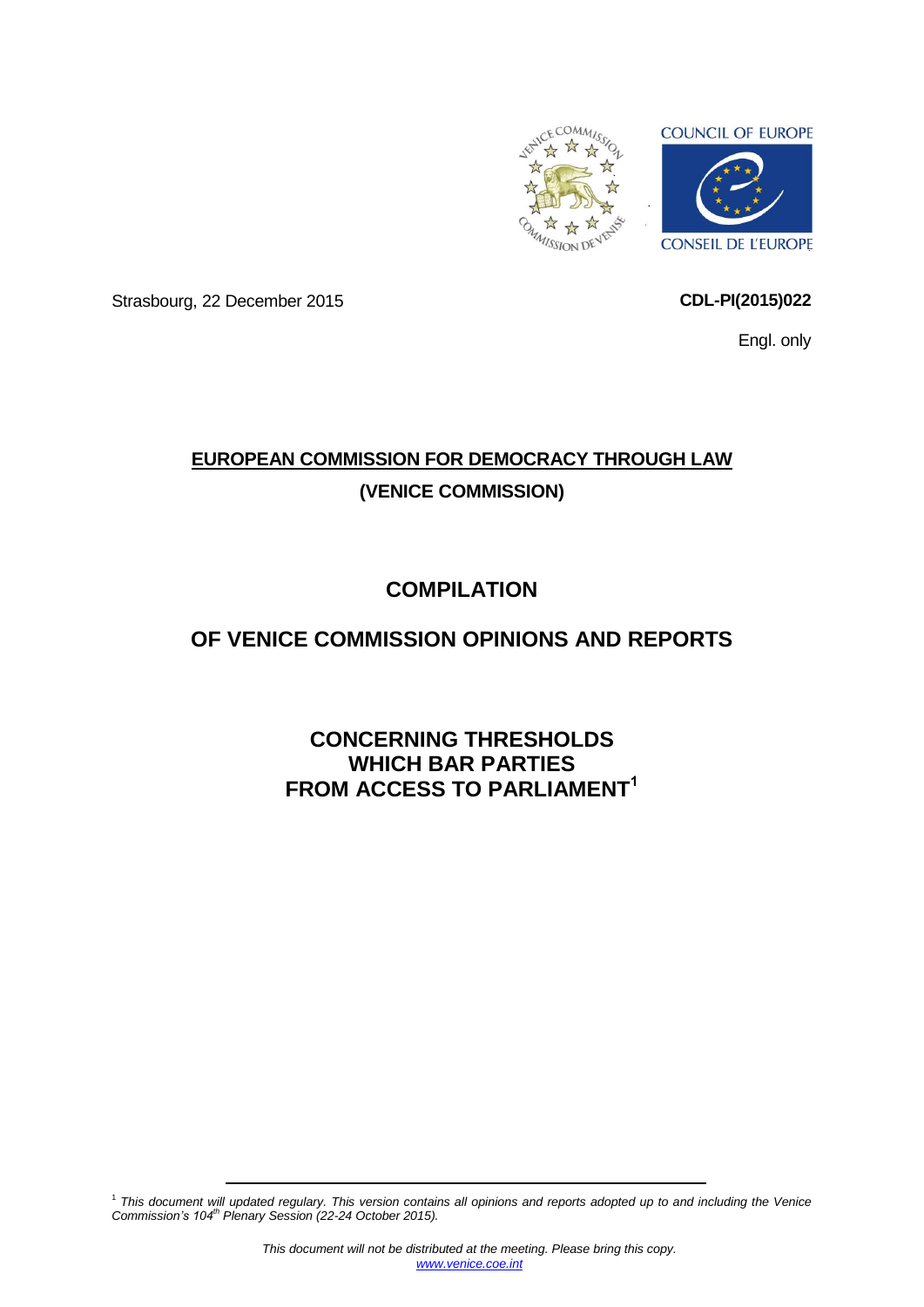## **Table of Contents**

| L.  |                                                                     |
|-----|---------------------------------------------------------------------|
| П.  |                                                                     |
| Ш.  |                                                                     |
| IV. |                                                                     |
|     |                                                                     |
|     | iii. Thresholds and electoral blocs/Graduation of the threshold  12 |
|     |                                                                     |
|     |                                                                     |
| V.  |                                                                     |
| VI. |                                                                     |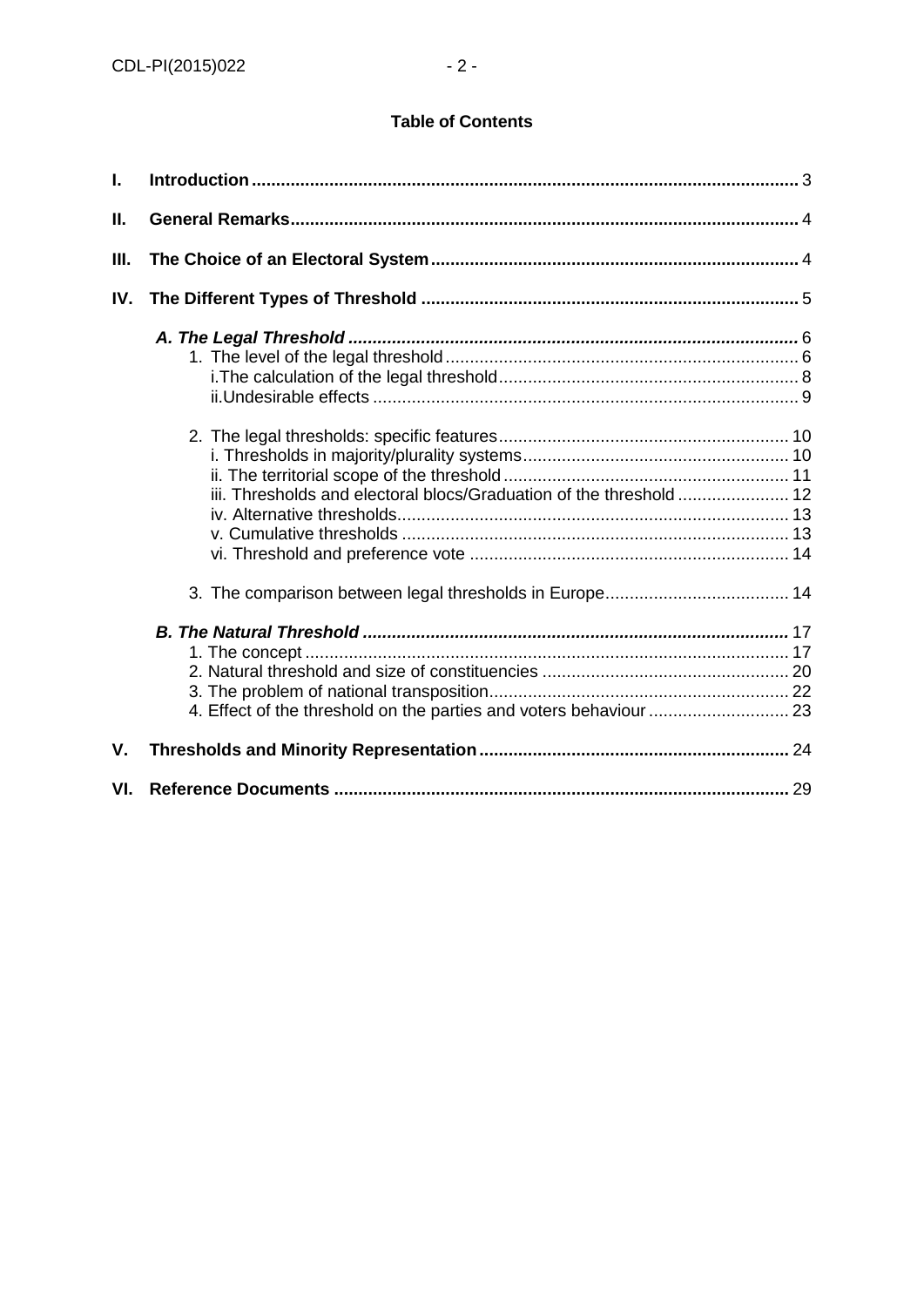#### <span id="page-2-0"></span>**I. Introduction**

The present document is a compilation of extracts taken from opinions and reports/studies adopted by the Venice Commission on issues concerning thresholds. The aim of this compilation is to give an overview of the doctrine of the Venice Commission in this field.

This compilation is intended to serve as a source of references for drafters of constitutions and of legislation relating to elections, researchers as well as the Venice Commission's members, who are requested to prepare comments and opinions on such texts. However, it should not prevent members from introducing new points of view or diverge from earlier ones, if there is good reason for doing so. The present document merely provides a frame of reference.

This compilation is structured in a thematic manner in order to facilitate access to the topics dealt with by the Venice Commission over the years.

The compilation is not a static document and will continue to be regularly updated with extracts of newly adopted opinions or reports/studies by the Venice Commission.

Each opinion referred to in the present document relates to a specific country and any recommendation made has to be seen in the specific constitutional context of that country. This is not to say that such recommendation cannot be of relevance for other systems as well.

Both the brief extracts from opinions and reports/studies presented here must be seen in the context of the original text adopted by the Venice Commission from which it has been taken. Each citation therefore has a reference that sets out its exact position in the opinion or report/study (paragraph number, page number for older opinions), which allows the reader to find it in the corresponding opinion or report/study.

The Venice Commission's position on a given topic may change or develop over time as new opinions are prepared and new experiences acquired. Therefore, in order to have a full understanding of the Venice Commission's position, it would be important to read the entire Compilation under a particular theme. Please kindly inform the Venice Commission's Secretariat if you think that a quote is missing, superfluous or filed under an incorrect heading (venice@coe.int).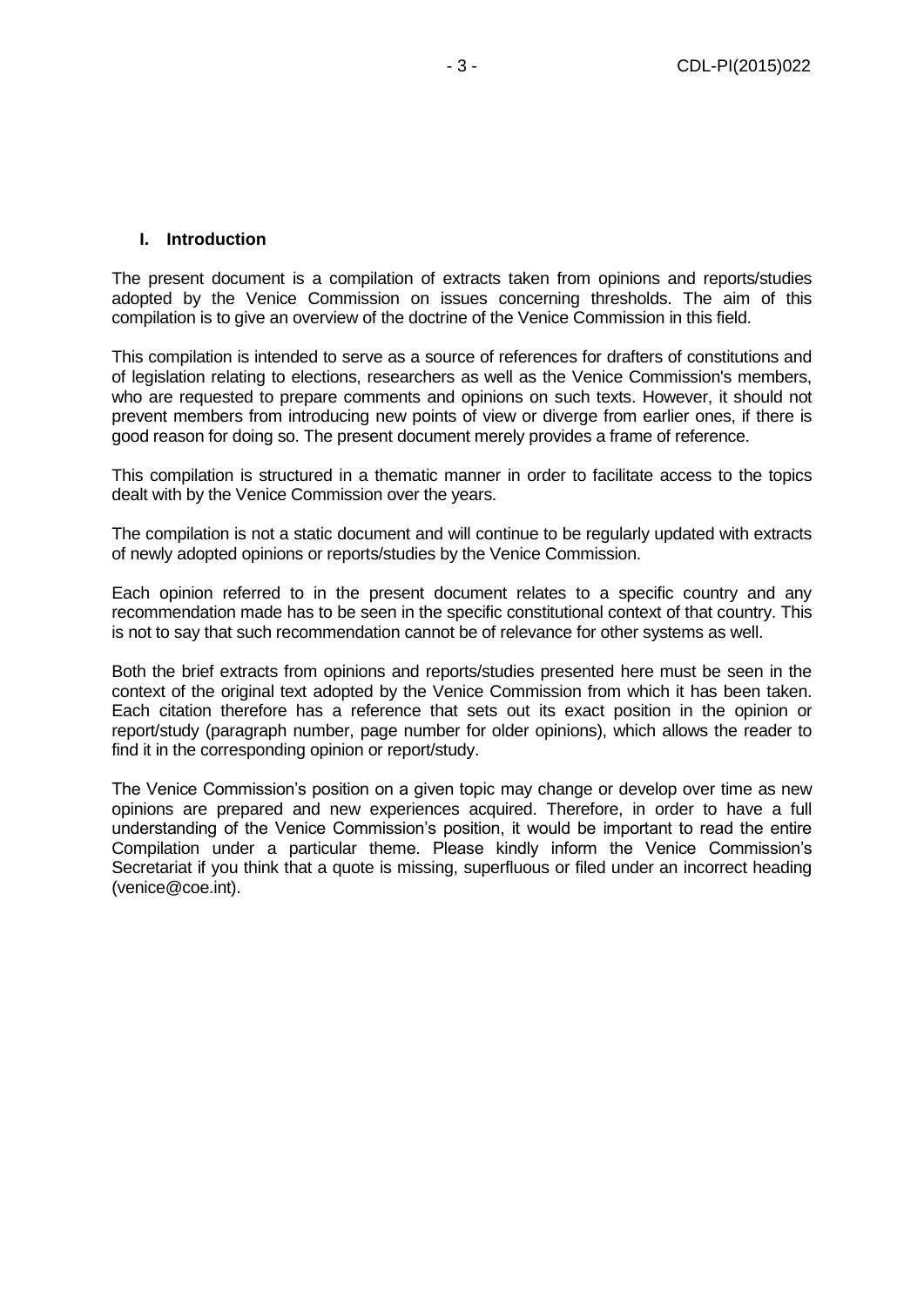## <span id="page-3-0"></span>**II. General Remarks**

"The minimum threshold is known in many European electoral regimes and its purpose is systematically to avoid an excessive fragmentation of parliaments."

CDL-AD(2009)028, Joint Opinion on the Draft Law No. 3366 about Elections to the Parliament of Ukraine – paragraph 21.

(…)"the effect of most electoral systems, which is to strengthen the two main parties so that one can govern and the other form the opposition, is by no means reprehensible, even if it does reduce the representation of smaller parties. Nevertheless, the reduction should not be excessive, though this is largely a subjective matter and raises the issue of what constitutes a reasonable balance."

"At what point does a threshold become excessive? Proportional representation purists would say right from the start, as it permits a gap to emerge between representatives and those they represent. Nevertheless, most electoral legislation establishes thresholds to avoid fragmentation."

CDL-AD(2010)007, Report on thresholds and other features of electoral systems which bar parties from access to Parliament (II) paragraph 65, 66.

(…) "No electoral system can be perfectly proportional in practice: according to the principle of representation a larger body (whole electorate) is always translated into a much smaller one (members of parliament). There will thus always be a certain minimum amount of votes needed to qualify a party for representation (distribution of seats) in the parliament. The threshold of exclusion is about that percentage of votes. On the one hand, it is generally true that MS are more restrictive to minor/new parties in this respect. This is, however, not so when a minor party's support is concentrated within a specific region that corresponds to one or more of the electoral districts. On the other hand, even though PS and combined systems (CS) are considered generally to be more favourable to minor/new parties when it comes to the threshold of exclusion, there are still significant degrees of exclusion possible in those systems as well."

CDL-AD(2008)037, Comparative Report on thresholds and other features of electoral systems which bar parties from access to Parliament, paragraph 13.

## <span id="page-3-1"></span>**III. The Choice of an Electoral System**

"At all events, there is no point in seeking a uniform electoral system for all the countries of the Council of Europe. The answer may be to set limits (…) and leave it to each country to decide what arrangements are best suited to its particular circumstances, having regard to its history and party system, and best able to strike a satisfactory balance between the two potentially conflicting requirements of representativeness and governability."

CDL-AD(2010)007, Report on thresholds and other features of electoral systems which bar parties from access to Parliament (II) paragraph 72.

"The natural starting point of any analysis of electoral systems' effect on inclusion/exclusion of parties from access to parliament is the "Duverger's law". It states that majority/plurality system "tends to party dualism" while "proportional representation tend to multipartyism". The law is not without exceptions and can be understood only as a probabilistic generalization. Sometimes significant disparities exist within one and the same system-family. Nonetheless, the choice of a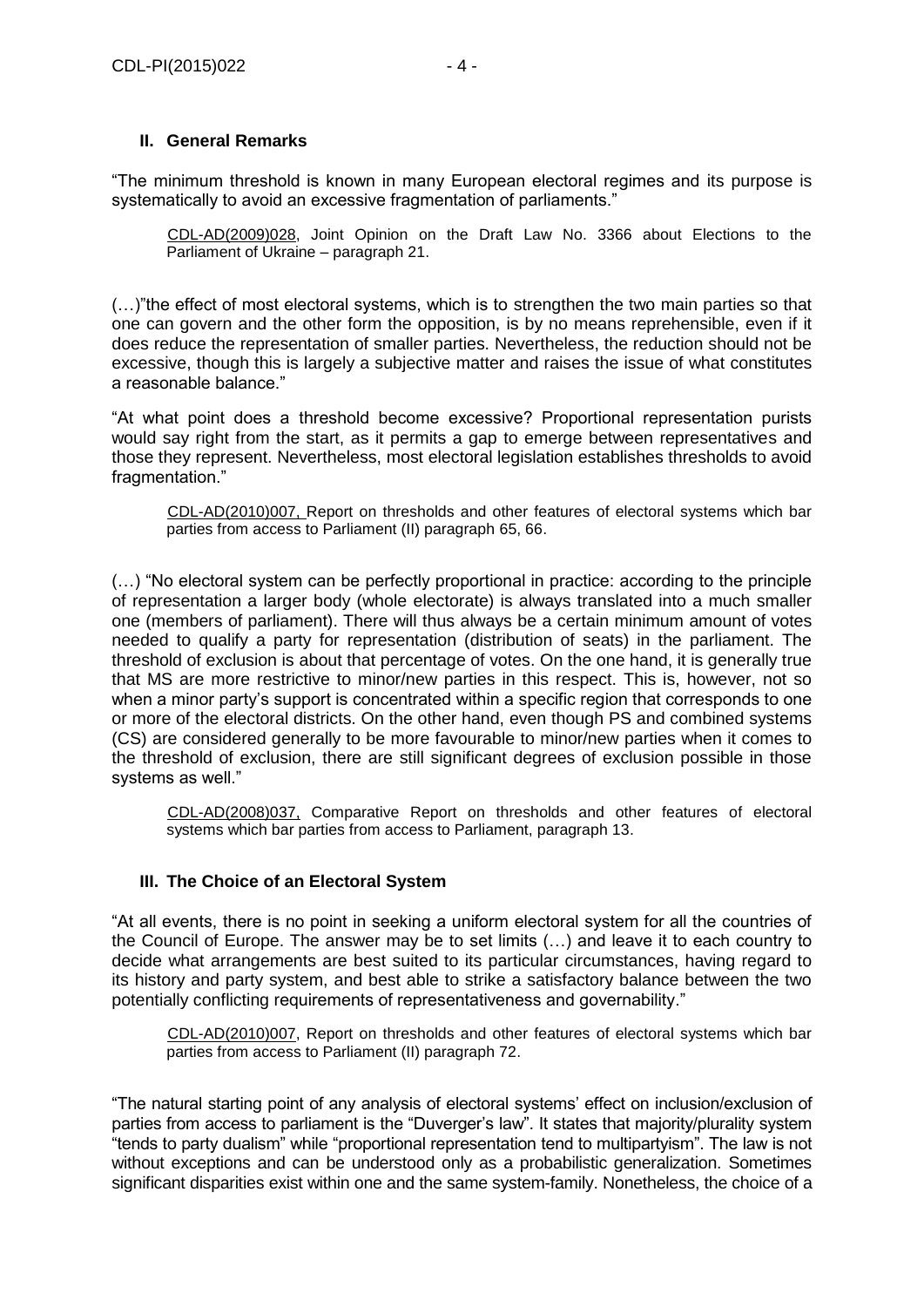type of electoral system (majority/plurality, combined, proportional) is an important general threshold; it is itself a mechanism with an important general impact on minor party exclusion/inclusion and, consequently, party fragmentation. Party systems will be more competitive and fragmented in proportional systems (PS), whereas majority/plurality systems (MS) will usually restrict opportunities for minor parties. Thus, a study of electoral systems worldwide found that "the mean number of parliamentary parties (based on the simplest definition of parties holding at least one seat) was 5.22 in the countries using majority/plurality systems, 8.85 in combined (or mixed) systems, and 9.25 in societies with proportional representational electoral systems." Similarly, "the mean number of relevant parties [] (holding over 3% of parliamentary seats) was 3.33 in all majority/plurality systems, 4.52 for combined systems, and 4.74 for all proportional systems".

CDL-AD(2008)037, Comparative Report on thresholds and other features of electoral systems which bar parties from access to Parliament, paragraph 5.

As stated in Venice Commission and OSCE/ODIHR joint opinions:

"the choice of an electoral system is the sovereign right of each state; however it should be decided and agreed upon through broad and open discussions in the parliament with the participation of all political forces".

See, among many others:

CDL-AD(2013)016, Joint Opinion on the Draft Amendments to the Laws on Election of People´s Deputies and on the Central Election Commission and on the Draft Law on Repeat Elections of Ukraine, paragraph 16.

CDL-AD(2011)037, Joint Opinion on the Draft Law on Election of the People's Deputies of Ukraine, paragraph 22.

#### <span id="page-4-0"></span>**IV. The Different Types of Threshold**

(…)"By the term "threshold" we usually understand the threshold in the formal sense: the legally prescribed minimum number of votes needed for a party to take part in distribution of parliamentary seats."(…)

"There are two types of thresholds of exclusion. In some electoral systems the threshold is set artificially, by law. This is known as the *legal* (or artificial, or formal) threshold. Parties that do not obtain the legally prescribed minimum number of votes do not get any seat. This is an obvious limitation to minor parties, one that often also proves fatal to the survival of such parties."(…)

(…)"The second one is the so-called *natural* (or hidden, or effective, or informal) threshold. This one is present in any electoral system, regardless of whether or not the system also has any legal threshold. Even when there is no legal threshold at all, small parties can thus still face considerable natural thresholds for access to parliament. The natural threshold is the percentage of votes needed to get one seat at a district level, and is mainly dependent on the mean district magnitude (the average number of legislators returned per district, spanning from one in the UK to 150 in the Netherlands.)"(…)

CDL AD(2008)037, Comparative Report on thresholds and other features of electoral systems which bar parties from access to Parliament - paragraphs 3, 14, 15.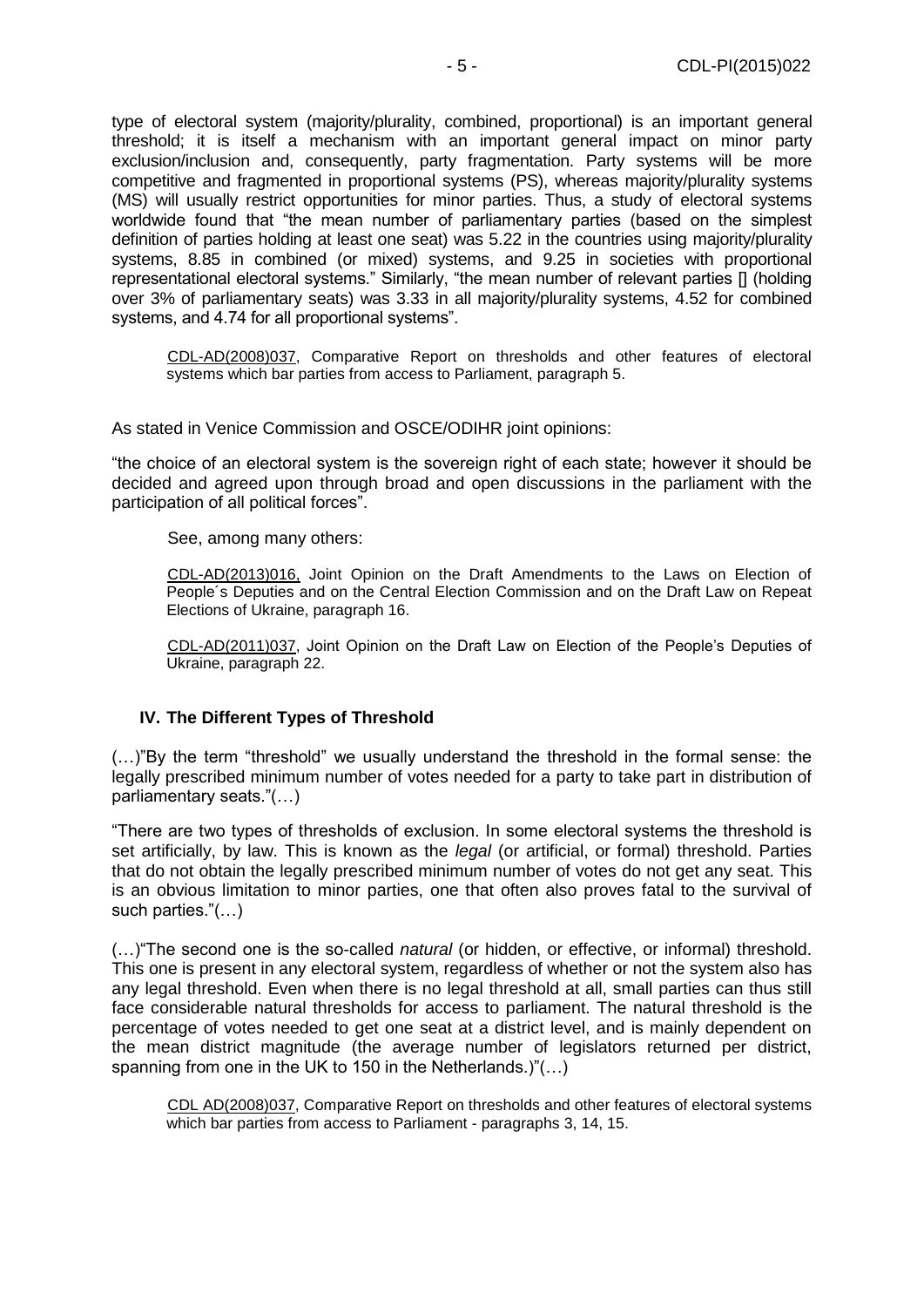## <span id="page-5-0"></span>**A. The Legal Threshold**

#### <span id="page-5-1"></span>**1. The level of the legal threshold**

The approach adopted varies widely from country to country. In the Council of Europe member states the threshold varies from 10% of the votes cast to  $0 -$  that is no legal threshold – as the following, non-exhaustive, list shows:

Threshold as % of votes cast:

- 10% Turkey
- 7% Russia (since 2007, previously 5%)
- 5% Germany, Belgium (by constituency), Estonia, Georgia, Hungary,
	- Moldova, Poland, Czech Republic, Slovakia
- 4% Austria, Bulgaria, Italy, Norway, Slovenia, Sweden
- 3% Spain (by constituency), Greece, Romania, Ukraine (4% until 2004)
- 2% Denmark
- 0.67% Netherlands (the only legal threshold is the national threshold of 1/150 of the votes cast).

Several countries, in particular Sweden, Finland, Ireland and Iceland, have no legal threshold but as their constituencies are small, as in Ireland, or limited in size, the natural thresholds considered below have the same effect.

Practice varies widely, although in general thresholds are around 4 to 5%. It needs to be recognised that this can pose problems.

CDL-AD(2010)007, Report on thresholds and other features of electoral systems which bar parties from access to Parliament (II) – paragraph 20 – 23.

(…)"States with legal threshold differ according to the chosen percentage. For the member states of the Venice Commission this range is between the lowest 0.67% (in the Netherlands) to the highest 10% (in Turkey)."(…)

CDL AD(2008)037, Comparative Report on thresholds and other features of electoral systems which bar parties from access to Parliament - paragraph 14.

"The new 6% threshold is rather high (even though there are countries with even higher thresholds). Such a high threshold may lead to a high number of wasted votes. It is therefore recommended to keep the threshold lower than this."

CDL-AD(2008)022, Joint Opinion on the Election Code of Moldova – paragraph 15.

"In comparison to other electoral systems a "3%-clause" is rather low, but perfectly acceptable in order to ensure a wide participation of different political forces in Parliament."

CDL-AD(2009)019, Opinion on the Draft Law amending the Law on election of People's Deputies of Ukraine – paragraph 23.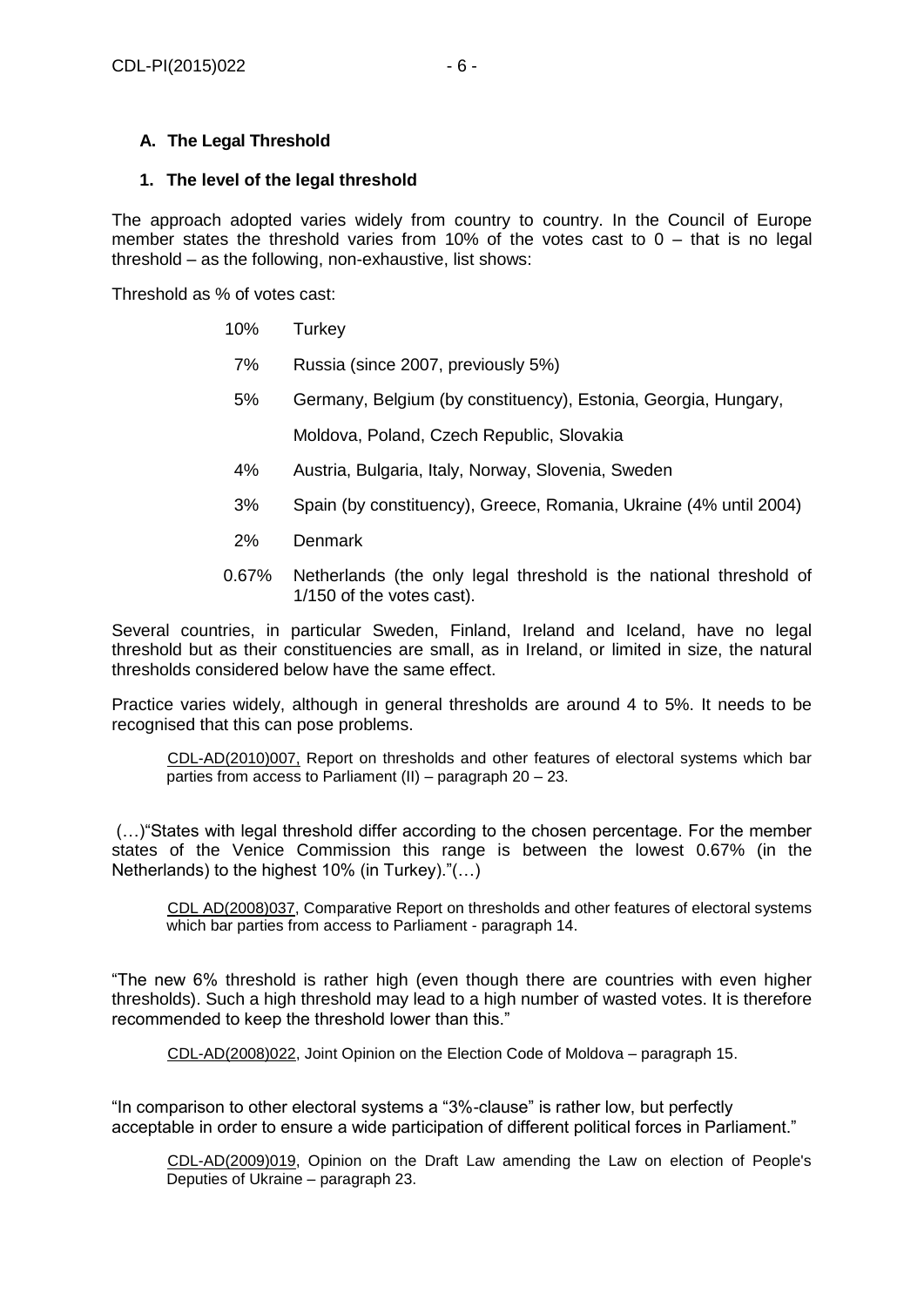"Considering the experience of different countries, thresholds from 3 to 5% are in principle appropriate."

CDL-AD(2006)002rev, Opinion on the Law on Elections of People's Deputies of Ukraine – paragraph 86.

"The Venice Commission has on several occasions indicated that it considers thresholds above 5% as being problematic. The recent reform in the electoral legislation has lowered the threshold to 5%, which is to be applied in 2016. The Venice Commission regrets that this was not applied to the 2011 elections."

CDL-AD(2012)003, Opinion on the law on political parties of the Russian Federation – paragraph 30.

"Although five percent (5 per cent) is not contrary to any international or European standard, it is not clear why the legal threshold has been raised. This change could adversely affect smaller political parties and lists submitted by groups of citizens."

CDL-AD(2009)039, Joint Opinion on Draft Laws on Electoral Legislation of Serbia – paragraph 65.

"In the proportional part of the parliamentary electoral system, the threshold of 7% of the votes has been regarded as too high by the Venice Commission. By international comparison, it might be appropriate to lower the threshold to 4%-5%."

CDL-AD(2004)005, Opinion on the Unified Election Code of Georgia as amended on 14 August 2003 – paragraph 50.

"The legal threshold for the allocation of mandates in the nationwide proportional component of the elections is five per cent. As stated in the 2011 Joint Opinion, this threshold, combined with the ban on the formation of electoral blocs and the choice of a mixed system, "does not facilitate the access of different political forces to parliament." In Resolution 1705 (2010) of the Parliamentary Assembly of the Council of Europe, the Council of Europe called upon member states to "consider decreasing legal thresholds that are higher than 3 per cent". The Venice Commission and the OSCE/ODIHR recommend that consideration be given to decreasing the five percent threshold stipulated in the parliamentary electoral law."

CDL-AD(2013)016, Joint Opinion on the Draft Amendments to the Laws on election of people's deputies and on the Central Election Commission and on the Draft Law on repeat elections of Ukraine – paragraph 16.

"The high level of the legal threshold (7%) (Article 105.7) has not been lowered despite being sharply criticised by international organisations. It goes without saying that setting a threshold of exclusion is always a political decision; therefore, legal thresholds in proportional electoral systems vary quite a lot, from 0.67% to 10% of the national vote. Within this empirical spectrum, however, Georgia has one of the highest legal hurdles worldwide. Generally, it can be stated that the "mechanical" concentration effect of such a high threshold will hardly remain within the acceptable limits of "proportional representation".(.. ) In sum, the 7%-threshold is definitely too high not only in normative terms, but also with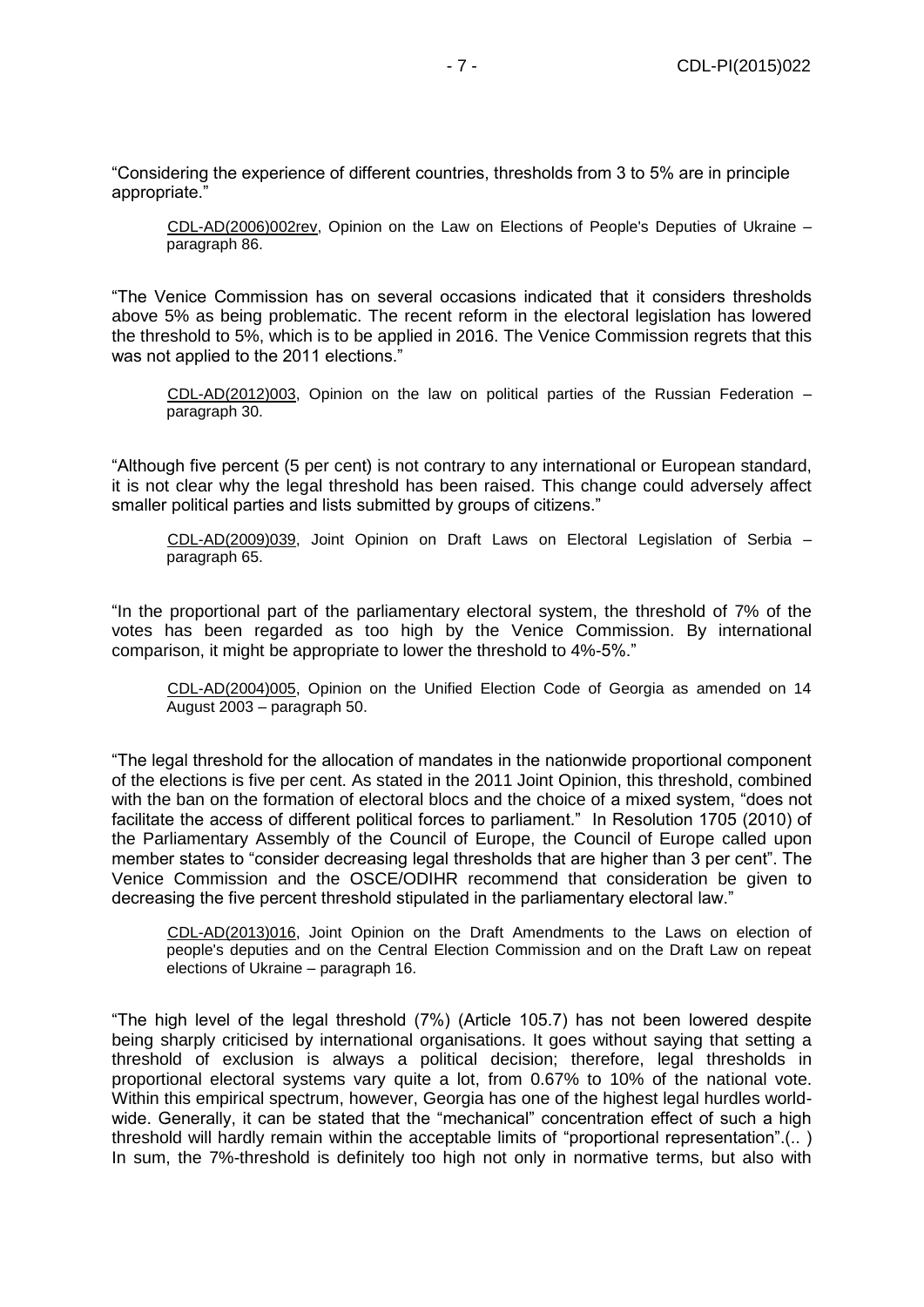regard to the actual political context. Therefore, it would be highly recommendable to lower it to 4%-5%."

CDL-AD(2002)009, Opinion on the Unified Election Code of Georgia – paragraph 81.

(…)"since only 25 seats are allocated by (proportional) voting in the multi-seat constituency it appears that a 6% quota is unnecessarily high. The purpose of the quota can only be to ensure that Parliament is able to form coherent governing majorities. This purpose is already enhanced by the fact that three quarters of all seats are allocated through elections in singleseat constituencies, a rule which favours bigger parties. Under the current system it is necessary to receive at least 4% of the votes in order to obtain one seat in Parliament. If the law aimed to prevent single member representations of parties in Parliament it would therefore have to set an 8% threshold. Such a threshold would clearly be too high. It is therefore suggested to lower the threshold to 5%."(…)

CDL-INF(2000)017, Law on Parliamentary Elections of the Republic of Azerbaijan: Comments adopted by the Venice Commission, chapter 7.

"Is a higher threshold acceptable? In its judgment of 8 July 2008 in the case of Yumak and Sadak v Turkey the European Court of Human Rights accepted the 10% threshold in Turkish legislation on the grounds that it had the legitimate aim of avoiding excessive parliamentary fragmentation, thus encouraging the emergence of a majority government. However its acceptance was also based partly on the existence of several correctives and safeguards, notably the independent candidatures that permitted the election of a few Kurdish members of parliament."

(…)The German Constitutional Court is quite punctilious on this subject, but has never questioned the 5% threshold for representation. It has even offered it protection, for example in a decision of 30 May 1962 on access to the media during election campaigns, where it stated that if new parties whose sole aim was to make themselves known were to have the same access to broadcasting facilities as the large parties, this would create a sense of uncertainty in the electorate and a tendency for voting to fragment, which was definitely to be avoided. Admittedly, this is an old decision but the reasoning is still valid."

"In 2007 in its Resolution 1547 the Council of Europe's Parliamentary Assembly opted for a 3% limit, though with the important reservation that this recommendation applied to "wellestablished democracies". This threshold seems a little low, even if we recognise the important distinction between established democracies and less established ones where the party system is still being created. In the former, a 3 to 5% threshold is probably acceptable, subject to the existence of safeguards, particularly for national minorities, and so long as the implicit threshold is not still higher. In the new democracies, in contrast, higher thresholds might be envisaged to encourage the establishment of simple and effective party systems, with the same precautions and certainly without exceeding 10%, which is already fairly high."

CDL-AD(2010)007, Report on thresholds and other features of electoral systems which bar parties from access to Parliament (II) paragraph 67,66, 68.

# **i. The calculation of the legal threshold**

<span id="page-7-0"></span>"Article 66(2) of the draft national elections law limits distribution of parliamentary mandates to political parties that receive more than 5 per cent of the vote nationwide and at least 0.5 per cent of the vote in each of the seven oblasts and Bishkek and Osh cities. Both thresholds are calculated against the number of voters who participated in elections. This is a positive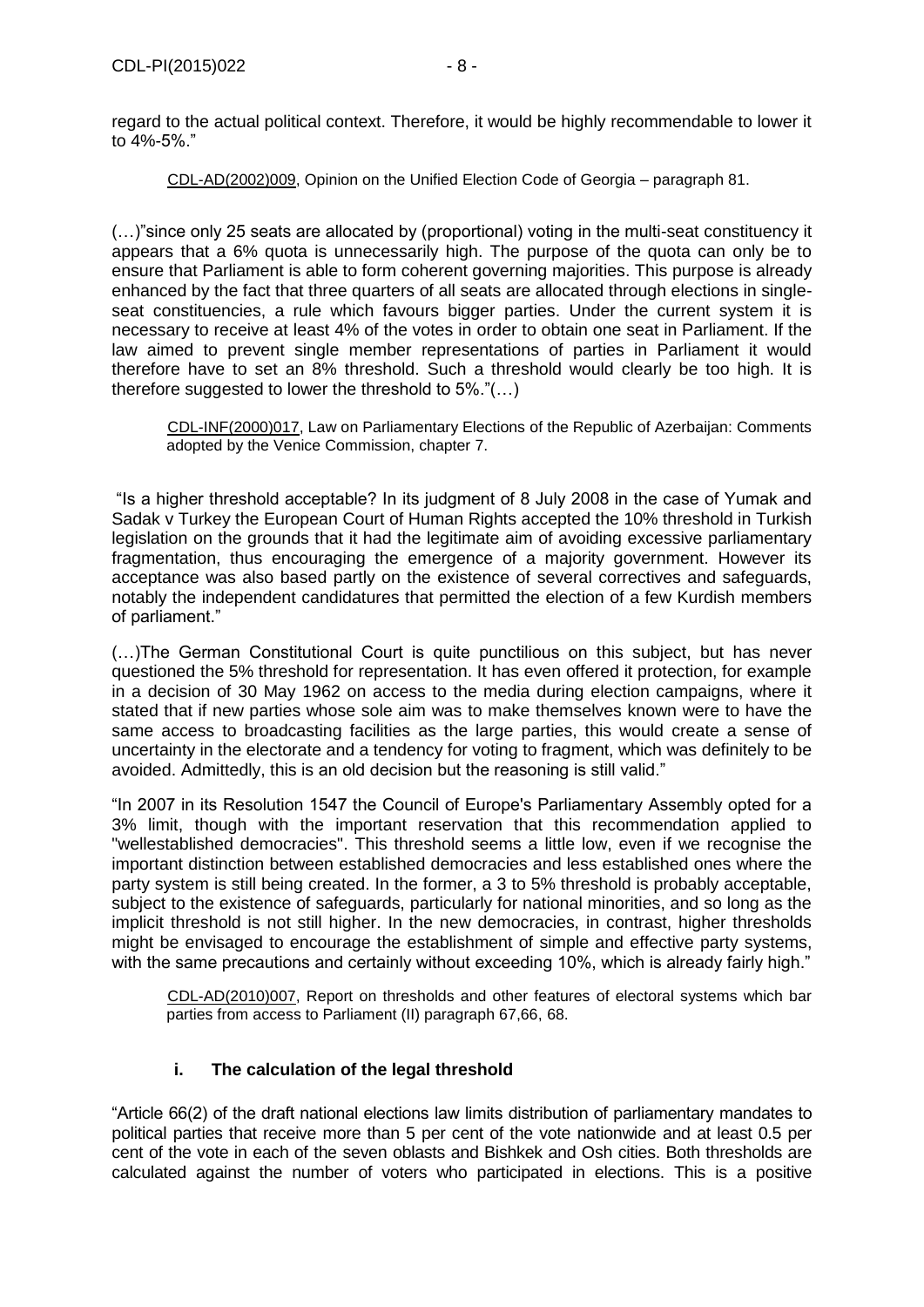development compared with previous practice when the threshold was calculated against the number of registered voters. Further, as noted in previous OSCE/ODIHR reports, the double threshold requirement compromises the objectives of a proportional representation system. The Venice Commission and OSCE/ODIHR recommend that the second threshold requirement of 0.5 per cent of the vote in each of the seven oblasts and Bishkek and Osh cities be reconsidered and that thresholds for the allocation of parliamentary seats be calculated based on the number of valid votes cast, rather than against the number of voters who participated in elections, in line with international practice."

CDL-AD(2011)025, Joint opinion on the draft law on presidential and parliamentary elections, the draft law on elections to local governments and the draft law on the formation of election commissions of the Kyrgyz Republic – paragraph 18.

"The threshold is calculated against the number of voters who participated in elections. The Venice Commission and OSCE/ODIHR recommend that the threshold for the allocation of the parliamentary seats is calculated based on the number of valid votes cast in line with international practice."

CDL-AD(2011)037, Joint Opinion on the Draft Law on Election of People's Deputies of Ukraine – paragraph 118.

"Finally, the calculation basis of the threshold requirements should be modified as well. Like in presidential elections, the distribution of both the majoritarian and the proportional seats of the parliamentary electoral system is still based on the votes cast. As already explained above, the calculation procedure should be adapted to internationally common standards, i.e. the valid votes ought to be the calculation basis."

CDL-AD(2004)005, Opinion on the Unified Election Code of Georgia as amended on 14 August 2003 – paragraph 83.

## **ii. Undesirable effects**

<span id="page-8-0"></span>"We will consider first a number of particularly significant undesirable effects, and then certain ways of dealing with them. Finally, we will look at the difficult issue of the relevance of such systems.

We will consider two particular examples of such effects, though there are others.

- Turkey: for the 2002 elections, the party in power decided to introduce a 10% threshold of votes cast, probably to prevent the Kurdish party from gaining representation. What it failed to anticipate was that it would itself fail to reach this figure and that the so-called "proportional" system would give the following curious results:

|                 | % of votes | Seats        | % of seats |
|-----------------|------------|--------------|------------|
| <b>AKP</b>      | 34.2       | 361          | 66.9       |
| <b>CHP</b>      | 19.5       | 179          | 33.1       |
| Not represented | 46.3       | $\mathbf{0}$ |            |

\_\_\_\_\_\_\_\_\_\_\_\_\_\_\_\_\_\_\_\_\_\_\_\_\_\_\_\_\_\_\_\_\_\_\_\_\_\_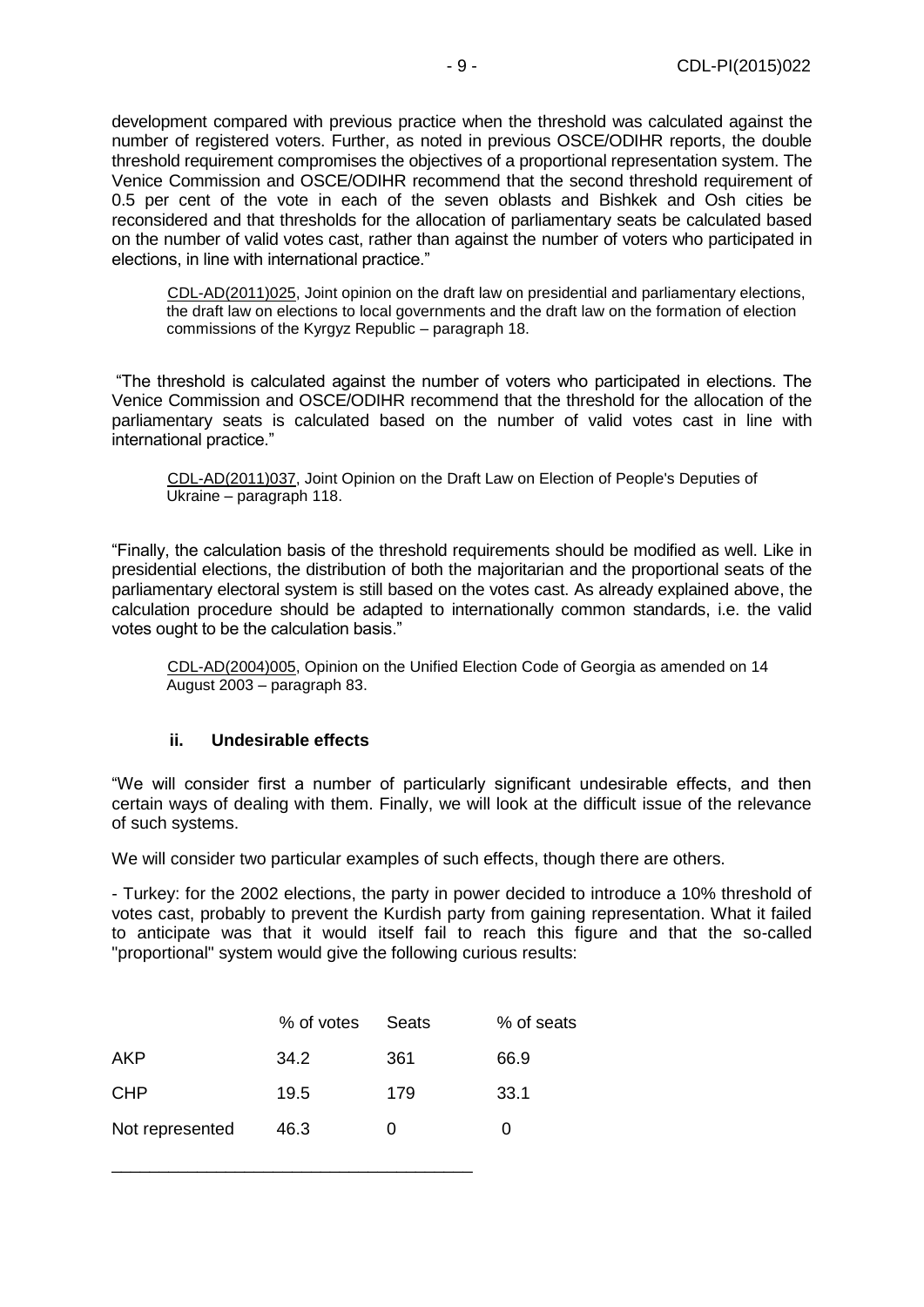#### 100.0 540 100.0

More than half the electorate was deprived of representation and those parties that were elected had a percentage of seats twice that of their percentage of votes, so that a proportional system became a majority one.

- Russia: in 1995, there was a 5% threshold for the half of the Duma that was elected on a proportional basis. The results were as follows:

|                          | % of votes | <b>Seats</b> | % of seats |
|--------------------------|------------|--------------|------------|
| CP                       | 22.3       | 99           | 44.0       |
| <b>Liberal Democrats</b> | 11.2       | 50           | 22.2       |
| Our Home - Russia        | 10.1       | 45           | 20.0       |
| Yabloko                  | 6.9        | 31           | 13.8       |
| Not represented          | 49.5       | 0            | 0          |
|                          |            |              |            |
|                          | 100.0      | 225          | 100.0      |

Each party represented had twice the percentage of seats as its percentage of votes. What was distinctive about this election was that the proportional part led to plurality type results, with heavy over-representation of the main parties, whereas the plurality part led to proportional types results, namely fragmentation and the election of local candidates."

CDL-AD(2010)007, Report on thresholds and other features of electoral systems which bar parties from access to Parliament (II) – 24 – 27.

(…)"It will exclude a considerable number of parties/valid votes from Parliament in favour of the strongest political forces; consequently, it tends to produce a rather majoritarian effect. This is basically confirmed by the 1999 parliamentary elections, where all in all 283,279 valid votes (14.1%) were 'lost' (see Table 1). Given the recent fragmentation of the Georgian party system following the break-up of the predominant CUP, the "exclusion effect" of the threshold will surely be reinforced during the next elections; it might even come to a result similar to the Russian Duma elections of 1995, when almost 50% of the valid votes were 'filtered' by a 5%- threshold and, due to this effect, the bigger parties could double (!) their seats (in relation to a pure proportional distribution of votes). And if the 1999 Russian Duma election had had a 7 percent threshold it would again have been very disproportional. A maximum of 5 percent is the most that can be justified. Moreover, it could be envisaged to increase the threshold by steps, e.g. 4 percent at the next election and 5 percent at the election after that (without changing the law, which would determine from the day of its adoption the date for the increase of the threshold)."(…)

CDL-AD(2002)009, Opinion on the Unified Election Code of Georgia – paragraph 81.

## <span id="page-9-1"></span><span id="page-9-0"></span>**2. The legal thresholds: specific features**

## **i. Thresholds in majority/plurality systems**

"The situation is fairly simple in the case of single member majority/plurality systems, more complex for proportional systems with national and/or local thresholds."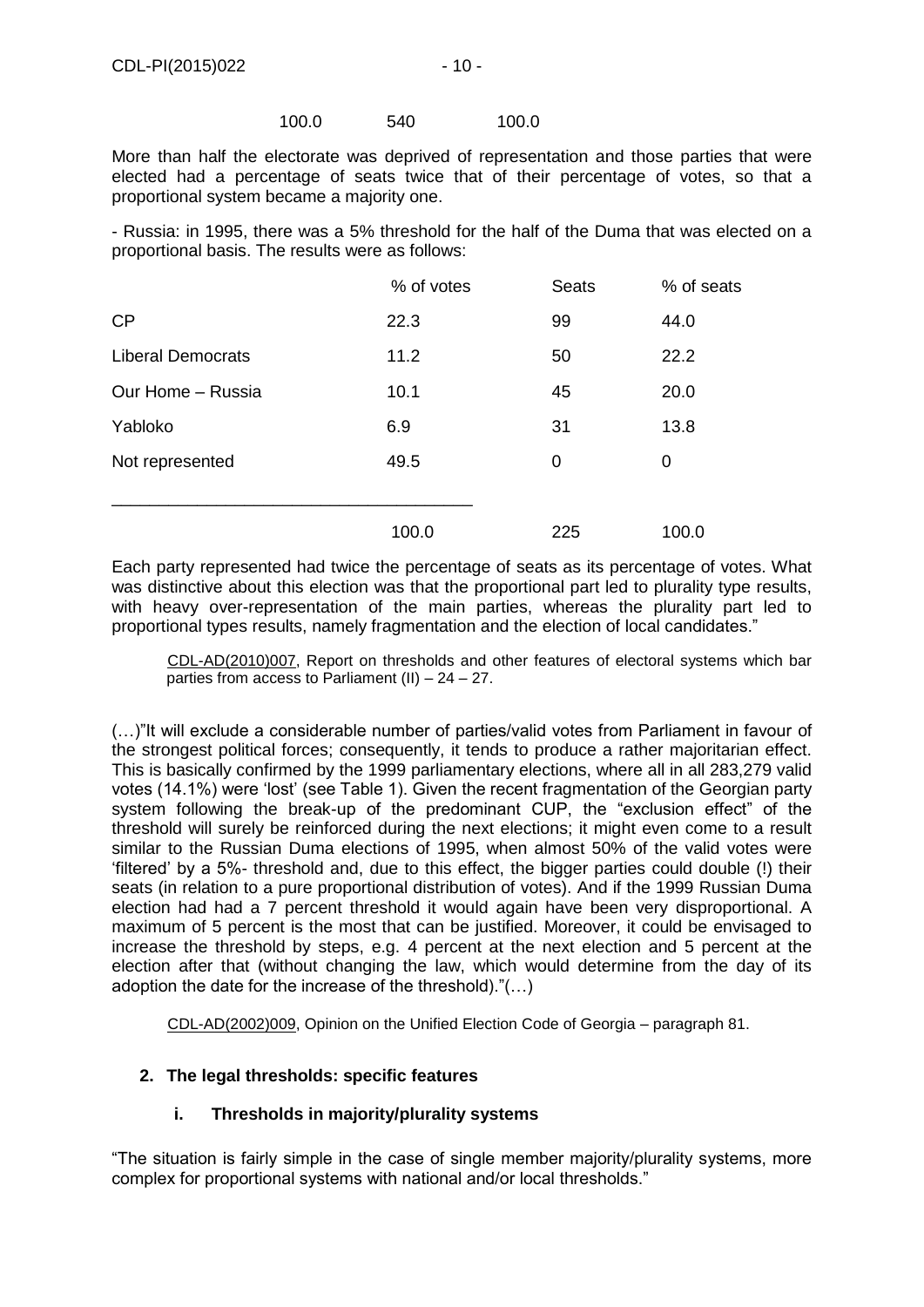"There is no problem with single round plurality systems as in Britain. The person who receives the most votes is elected with no minimum condition. In practice, people are rarely elected with fewer than 35% of the votes cast. Since the abstention rate may be as much as 40% (38.5% in the United Kingdom in 2005), this constitutes barely more than 20% of the registered voters in that constituency, which is not very representative but still more votes than any other candidate has received, thus justifying that person's election (…)

The main example of a two-round single member majority system is France, which has made the conditions for access to the second round increasingly strict. Since 1976 this has been dependent on obtaining the support of at least 12.5% of the registered voters, which with an abstention rate of 40% means more than 20% of the votes cast. In fact, in the most recent parliamentary elections, in 2007, there were only three constituencies with more than two candidates in the second round, out of a total of 577, including ones that were won on the first round. Admittedly, this has the disadvantage of eliminating parties that are not part of major coalitions but it does also avoid manoeuvring by dissident candidates. In fact it raises the question of what we expect from the electoral process. (...) "

CDL-AD(2010)007, Report on thresholds and other features of electoral systems which bar parties from access to Parliament (II) paragraphs 16, 17-18.

## **ii. The territorial scope of the threshold**

<span id="page-10-0"></span>If the justification for a minimum threshold is to avoid excessive fragmentation and secure a reasonably well-structured parliament, thus making it easier to form a government, a national threshold is the logical approach and this is the one that is most frequently adopted. A major disadvantage is that it impedes the representation of regional parties and ones representing the interests of national minorities. Certain countries, such as Spain, where this is a particularly important issue have therefore opted for a constituency threshold. It is probably inappropriate to make any general recommendation. At most it might be argued that national thresholds are acceptable in countries where there is no real national minority problem, or where there are specific measures to deal with it, but that they must be used with care, and even replaced by local thresholds where this is necessary."

CDL-AD(2010)007, Report on thresholds and other features of electoral systems which bar parties from access to Parliament (II) paragraph 19.

"Another example of the different functioning of the thresholds, due to specificities of each system in which they appear, is this: "a national legal threshold (as in Germany) applied across the whole country limits minor parties such as the Party of Democratic Socialism (PDS), who are strongest in the east but who fell below the 5% level nationally in the 2002 Bundestag election, whereas a district-level legal threshold (e.g. the one used in Spain) will not affect small parties such as the Basque Nationalists, who are returned in their regional strongholds"."

CDL AD(2008)037, Comparative Report on thresholds and other features of electoral systems which bar parties from access to Parliament - paragraph 14.

(…) "A legal threshold of two percent (2%) is established by Article 94.3: "The entitlement to the participation in the distribution of the deputy mandates shall be acquired by the parliamentary candidates entered in the election list of the parties in the territorial election districts and in the national election district, provided that no less than two per cent of the votes of all the voters, who took part in the voting within the national election district, have been cast for the parliamentary candidates from this party within the national election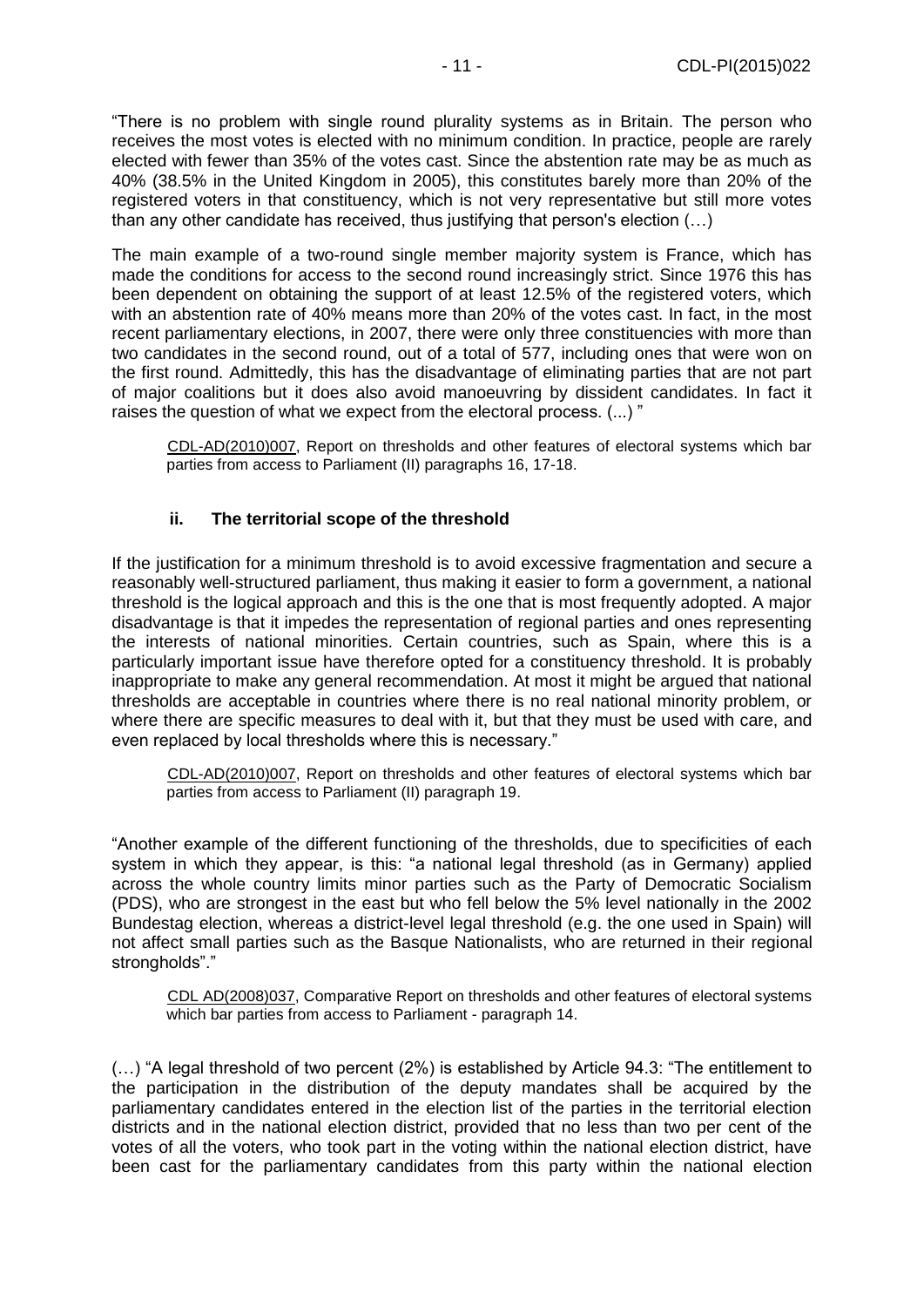district." The minimum threshold is known in many European electoral regimes and their purpose is systematically to avoid an excessive fragmentation of parliaments. Combined with preferential voting, it may create the possibility for a candidate to reach the electoral quota within a territorial election district, thereby winning a mandate in the candidate's own right, but not be allocated a mandate if the candidate's political party did not reach the two percent (2%) threshold nationally. This limitation is, however, not contradictory with European standards."

CDL-AD(2009)028, Joint Opinion on the Draft Law No. 3366 about Elections to the Parliament of Ukraine – paragraph 21.

## **iii. Thresholds and electoral blocs/Graduation of the threshold**

<span id="page-11-0"></span>(…) "A differentiated threshold" should be introduced, i.e. a separate one for parties (e.g. 4%) and higher ones for electoral alliances (e.g. 6% for twoparty alliances, 8% for coalitions of three and more parties). "Invented" in the transition processes of Central and Eastern Europe in the early 1990s, differentiated thresholds had all in all positive effects on the consolidation of competitive party systems since they provided not only an incentive to build electoral coalitions, but also stimulated fusion processes among mini-parties (with similar programmes) and thus contributed to increasing intra-fractional cohesion within Parliament."

CDL-AD(2002)009, Opinion on the Unified Election Code of Georgia – paragraph 82.

"A number of articles have been changed to remove the possibilities for parties to form a pre-election alliance or a bloc. Such alliances tended to be formed for electoral purposes only and the parties making up the bloc would submit a common list of candidates for the parliament or local council elections. Such possibilities are often given in cases where there are many small parties contesting in constituencies of a small magnitude (few seats) or where the threshold for the first candidate is high. In Moldova, the whole country is one constituency for the parliamentary elections and the whole district, municipality or village is the constituency for local council elections. In addition, the threshold for winning seats used to be higher for blocs than for parties. The need for forming alliances has therefore been less than in countries with smaller constituencies.

Yet, combined with the increase of the threshold for parliamentary representation, the removal of the possibility for political parties and socio-political organisations to run in electoral blocs could further increase the amount of lost votes in parliamentary elections.

It is therefore recommended to lower the threshold for participating in allocation of seats to its previous level at 4%."

CDL-AD(2008)022, Joint Opinion on the Election Code of Moldova – paragraph 16 – 18.

"The parliamentary electoral law does not allow political parties to form electoral blocs to present candidates in the elections. Unless there is a legitimate reason for banning the formation of electoral blocs, and due to the threshold of five percent for mandate allocation, consideration should be given to allowing political parties to form electoral blocs to present candidates in the elections, as previously recommended by the Venice Commission and the OSCE/ODIHR."

CDL-AD(2013)016, Joint Opinion on the Draft Amendments to the Laws on election of people's deputies and on the Central Election Commission and on the Draft Law on repeat elections of Ukraine – paragraph 59.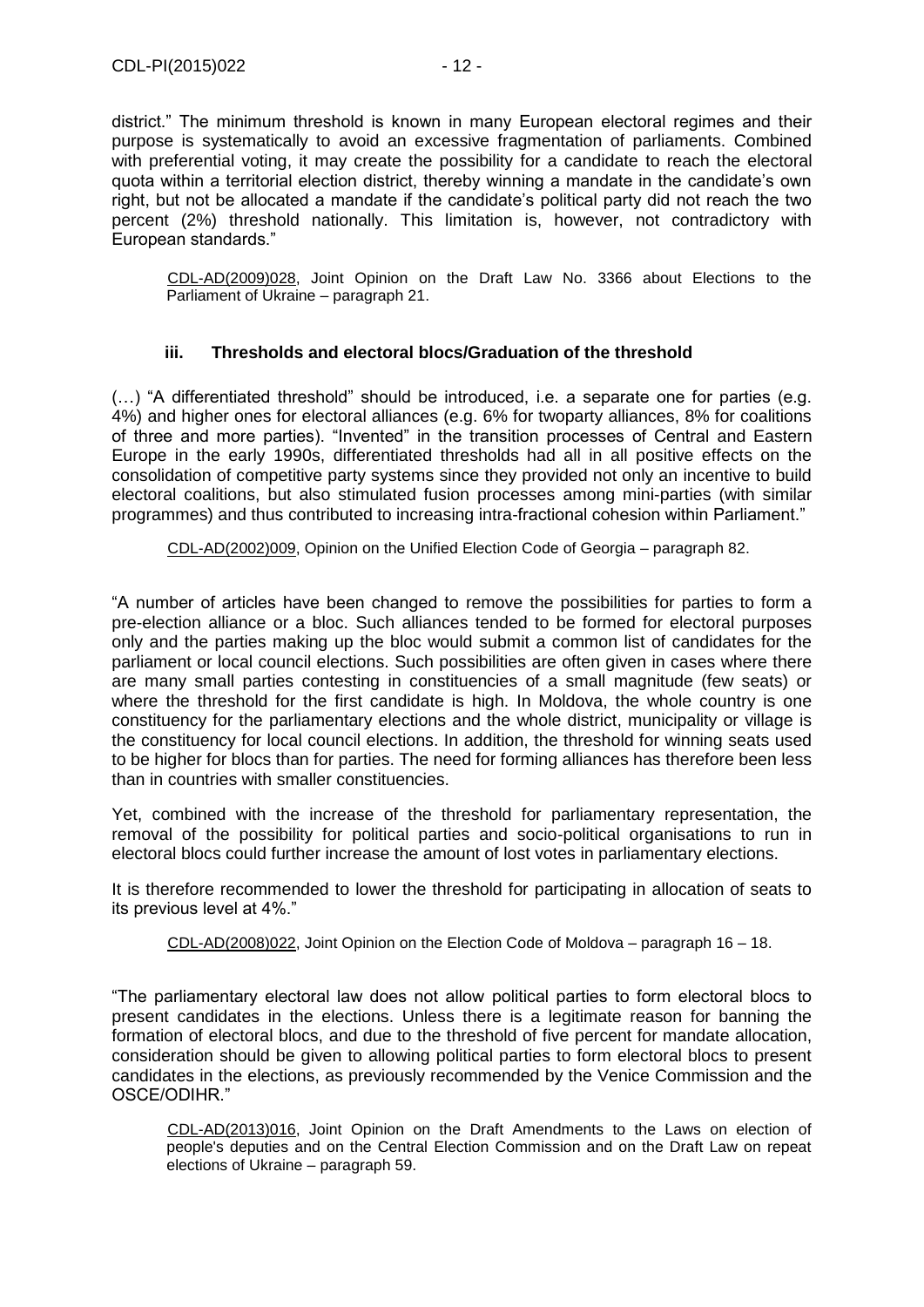## **iv. Alternative thresholds**

<span id="page-12-0"></span>"Several countries offer a lifeline to parties that fail to reach the national threshold. They may be allowed to take part in the allocation of seats if they have won in a minimum number of constituencies. One seat is sufficient in Denmark or Austria, and 3 in Germany. In the lastnamed this is facilitated by the division of seats, half of which are elected by single member plurality system and half from lists presented in each Land.

In practice, these provisions do not normally operate, though it may happen. For example, in the 1994 German elections, the PDS only obtained 4.4% of the votes but won three seats directly in the eastern Länder and therefore took part in the national apportionment, giving it 30 seats. In 2002 however it obtained 4% of the vote but only two seats directly, and therefore did not receive any more. This is a real threshold effect, since the third seat in 1994 in fact represented 28.

Such formulae or local minima, as in Denmark or Sweden, may help to deal with the problem of national minorities."

(…)"If a significant part of the political spectrum were to be denied parliamentary representation this would be grounds for criticism, but at least in the established democracies this is not the case since those seeking election adapt to the rules in force and both parties and voters take account of them in their behaviour.

As a result, there are relatively few wasted votes, meaning ones that secure no representation. This emerges from an examination of the highest thresholds referred to above: for example, in Germany they number between 3 and 6%; in Austria between 0.7 and 2% and in Sweden between 2 and 5.7%. However, the situation may be different where the party system is not well established, in which case there may be significant variations. The fact that the electoral system may tend to simplify the party system is not in itself a fault.

However, national thresholds are sometime of only limited value, since another form of threshold may play a greater role."

CDL-AD(2010)007, Report on thresholds and other features of electoral systems which bar parties from access to Parliament (II) – paragraph 28 – 30, 31 – 33.

## **v. Cumulative thresholds**

<span id="page-12-1"></span>"Article 66(2) of the draft national elections law limits distribution of parliamentary mandates to political parties that receive more than 5 per cent of the vote nationwide and at least 0.5 per cent of the vote in each of the seven oblasts and Bishkek and Osh cities. Both thresholds are calculated against the number of voters who participated in elections. This is a positive development compared with previous practice when the threshold was calculated against the number of registered voters. Further, as noted in previous OSCE/ODIHR reports, the double threshold requirement compromises the objectives of a proportional representation system. The Venice Commission and OSCE/ODIHR recommend that the second threshold requirement of 0.5 per cent of the vote in each of the seven oblasts and Bishkek and Osh cities be reconsidered."(…)

CDL-AD(2011)025, Joint opinion on the draft law on presidential and parliamentary elections, the draft law on elections to local governments and the draft law on the formation of election commissions of the Kyrgyz Republic – paragraph 18.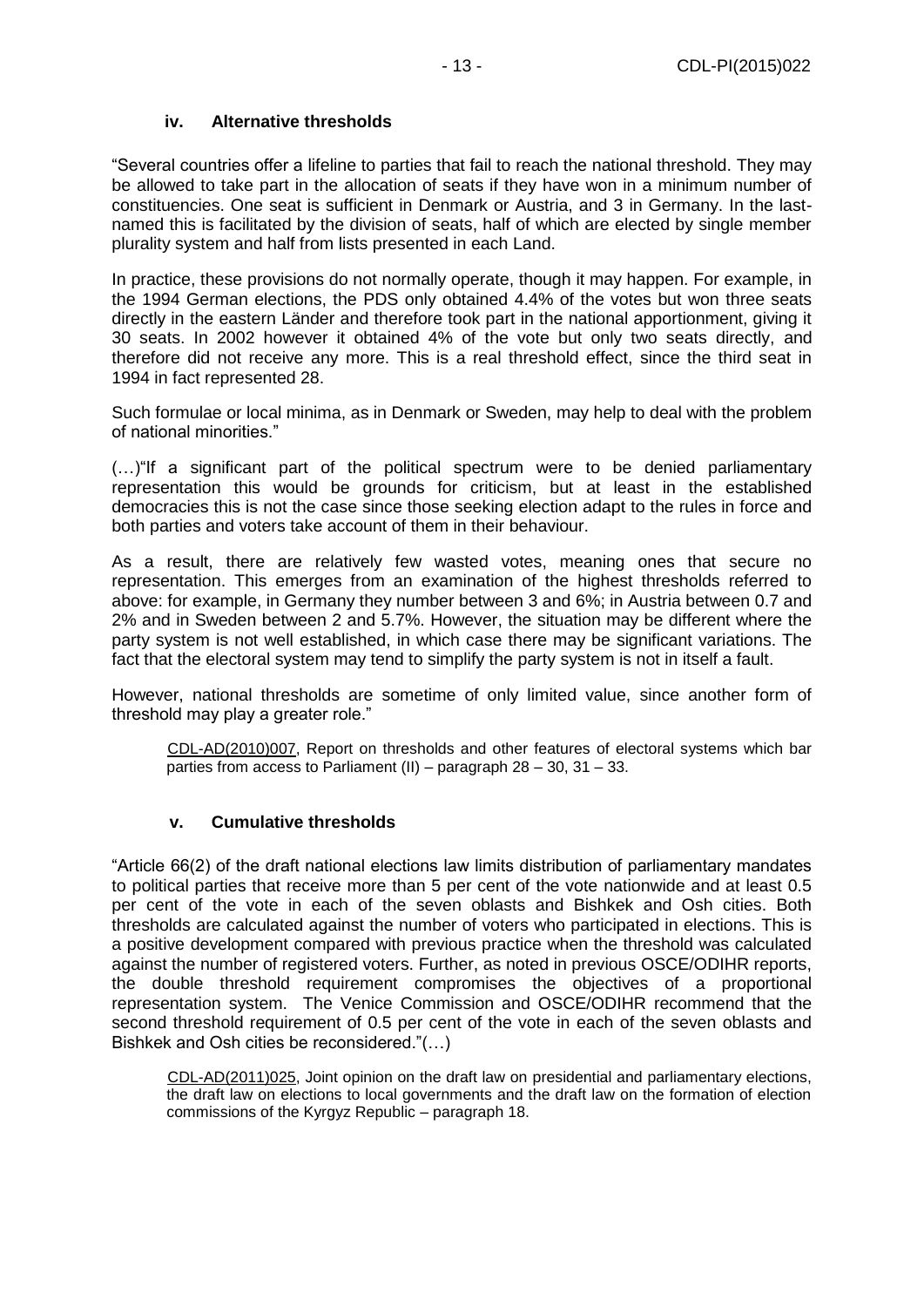CDL-AD(2014)019, Joint Opinion the Venice Commission and OSCE Office for Democratic Institutions and Human Rights (OSCE/ODIHR) on the draft Election Law of the Kyrgyz Republic – paragraph 18.

## **vi. Threshold and preference vote**

<span id="page-13-0"></span>(…) A candidate may benefit from the preference vote if the number of received votes is at least seven per cent of the votes cast for the candidate list. The seven per cent threshold is mentioned in the Annex and is not reflected in the law itself. The seven per cent should be included in relevant articles of the draft Code. The threshold for political parties and coalitions for participating in the allocation of seats at the national level remains four per cent.

CDL-AD(2014)001, Joint Opinion on the draft Election Code of Bulgaria - paragraph 16.

# <span id="page-13-1"></span>**3. The comparison between legal thresholds in Europe**

*using election results in nine separate geographical constituencies."*

"Based on an analysis of electoral legislation and other sources a list of different legal thresholds across several of the European states was prepared. The list (table) appears at the end of this subsection. However, it also follows from the analysis that any sound conclusions as to the comparative merits of these numbers would have to take into account a complex set of different contexts associated with the numbers. Most obviously, we would have to take into account the thresholds' *different levels of application* as appear across different states. Thus, some laws prescribe that a certain amount of votes needs to be obtained at the constituency/district level (e.g. Spain). Others require nation-wide legal thresholds (e.g. Germany), and still other thresholds are meant to apply at both these levels (e.g. Sweden). It is impossible, without further and detailed measurements/calculations of the type used in political science, to assess which of these systems, other things being equal, is at the end more/less favourable to parties' access, and what the actual degree of that inclusiveness/exclusiveness is. Moreover, there are differences between the countries as to the *stage of the threshold's application*: whether the legal threshold is applied to the first, second, or any subsequent rounds of seat allocations. Furthermore, there is the problem of the "*graduation of the threshold*": the thresholds differ also in the sense that some numbers apply to parties and others to party coalitions; for example 5 % per parties, 8% per two-party coalitions, 10 % for larger party-coalitions. All these circumstances further complicate a potential comparative assessment of our question (the relative openness/closure of a given system to parties' access). The same is true of the fact that some states (e.g. Germany) prescribe alternative legal thresholds determined by *seats, not percentage*. These usually (as in the case of Germany, where winning 3 direct (plurality) seats also suffices to take part in the distribution at the national level) appear in addition to the thresholds determined by percentage. On top of this, there are *other details of each system* that make the comparative assessment of the threshold effects even more difficult. For instance, in Germany the 5% national threshold plays an important role while the threshold of 3% in Greece has little effect: there, minor parties fail to get elected due to a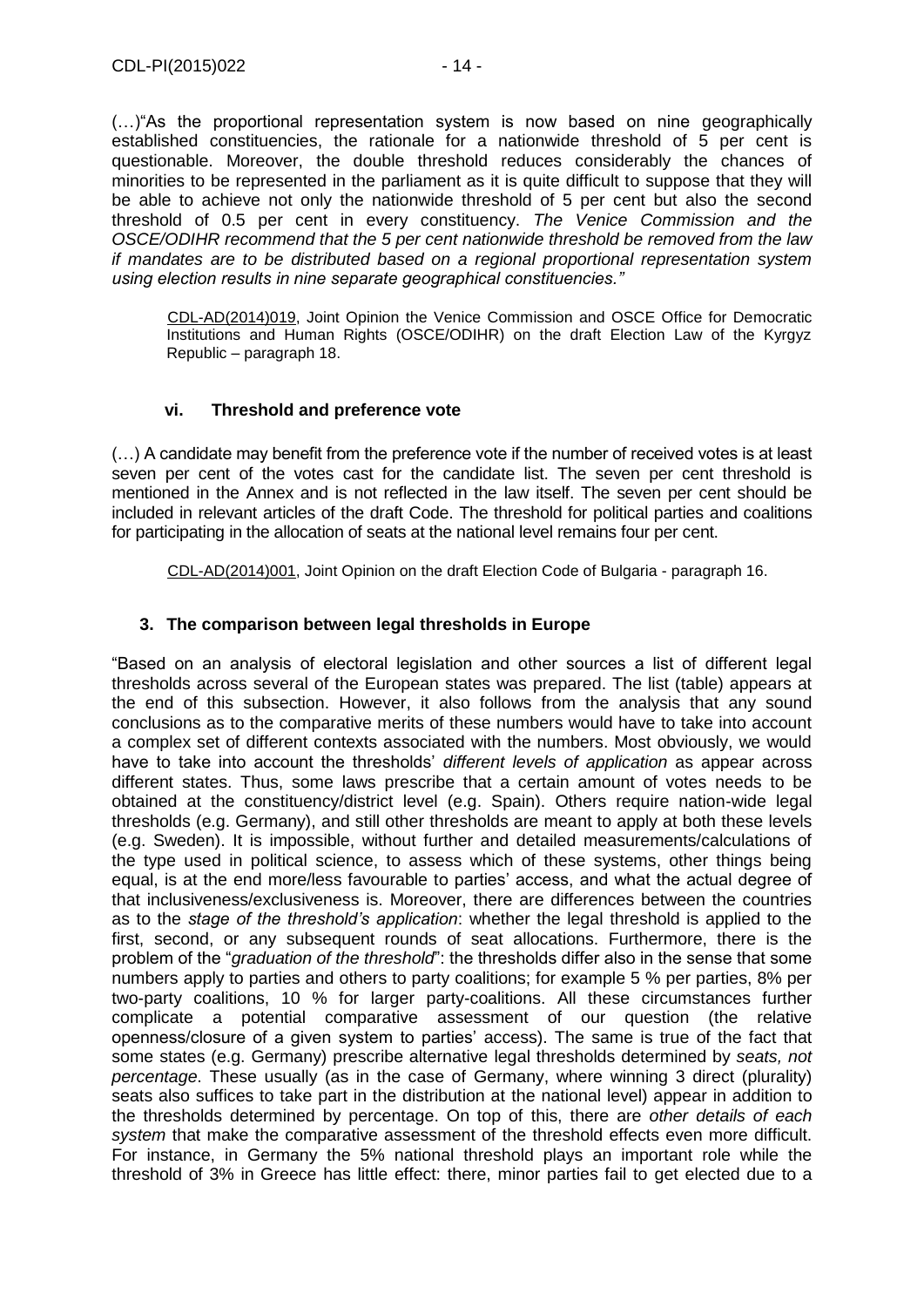different cause – the use of fifty-six districts for party lists. Similarly, the 3% legal threshold in multimember districts in Spain may be nearly insignificant. It's has been reported that it is already the magnitude of the districts in Spain that "does not permit the representation of parties with a share of votes lower than 5 percent". Another example of the different functioning of the thresholds, due to specificities of each system in which they appear, is this: "a national legal threshold (as in Germany) applied across the whole country limits minor parties such as the Party of Democratic Socialism (PDS), who are strongest in the east but who fell below the 5% level nationally in the 2002 Bundestag election, whereas a district-level legal threshold (e.g. the one used in Spain) will not affect small parties such as the Basque Nationalists, who are returned in their regional strongholds.""

## **Legal Threshold in Majority/Plurality Systems**

| Country        | <b>Legal Threshold</b>                                                                                                               |
|----------------|--------------------------------------------------------------------------------------------------------------------------------------|
| <b>Belarus</b> | <b>None</b>                                                                                                                          |
| France         | Either 12.5% support of registered electorate in a district, or to<br>finish in top two (in first round) to qualify for second round |
| UK             | None                                                                                                                                 |

# **Legal Threshold in Combined Systems**

| Country   | <b>Legal Threshold</b>                                                                                                                    |
|-----------|-------------------------------------------------------------------------------------------------------------------------------------------|
| Albania   | 2,5% for parties and 4 % for coalitions (before the constitutional<br>revision)                                                           |
| Germany   | Either 5% nationwide or 3 district seats                                                                                                  |
| Hungary   | 5% of votes in proportional representation tier needed to qualify<br>for any seats from proportional representation tier or national tier |
| Italy     | 4%                                                                                                                                        |
| Lithuania | 5%                                                                                                                                        |
| Russia    | 5% (when the combined system was applied)                                                                                                 |
| Ukraine   | 4% (when the combined system was applied)                                                                                                 |

# **Legal Threshold in Proportional Systems**

| <b>Country</b> | <b>Legal Threshold</b>                                        |
|----------------|---------------------------------------------------------------|
| Austria        | 1 seat in a lowest-tier district, or 4% nationwide, needed to |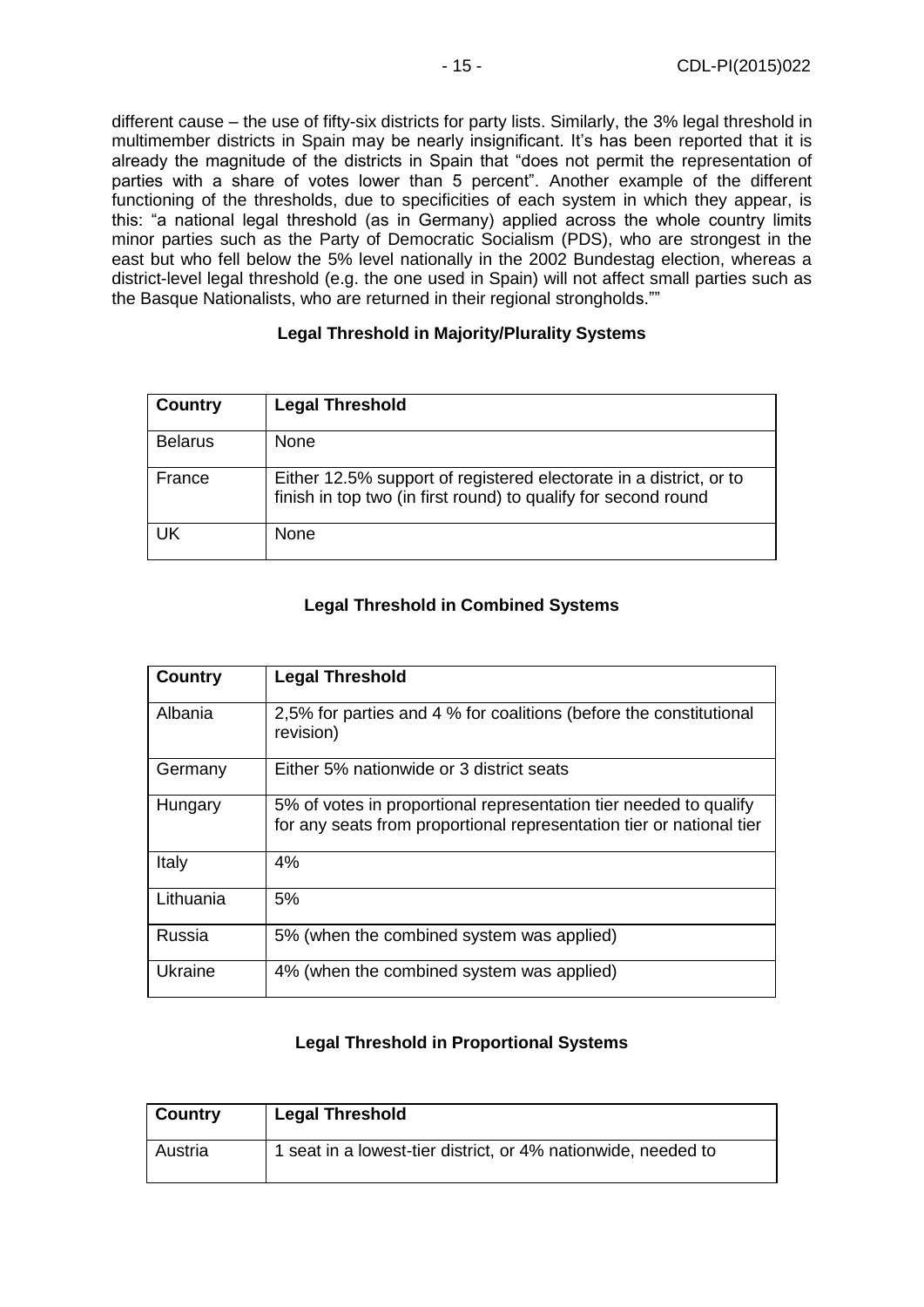|                           | qualify for middle or national tier seats                                                                                                                                                   |
|---------------------------|---------------------------------------------------------------------------------------------------------------------------------------------------------------------------------------------|
| Belgium                   | 5% of votes needed within a constituency to qualify for seats<br>there                                                                                                                      |
| Bosnia and<br>Herzegovina | None                                                                                                                                                                                        |
| <b>Bulgaria</b>           | 4%                                                                                                                                                                                          |
| Croatia                   | 5%                                                                                                                                                                                          |
| Czech<br>Republic         | 5%                                                                                                                                                                                          |
| <b>Denmark</b>            | Parties do not qualify for share of higher tier seats unless they<br>win a lower tier seat, win the equivalent of the Hare quota in two<br>of the three regions, or win 2% of national vote |
| Estonia                   | 5%                                                                                                                                                                                          |
| Finland                   | None                                                                                                                                                                                        |
| Greece                    | 3%                                                                                                                                                                                          |
| Iceland                   | None                                                                                                                                                                                        |
| Ireland                   | None                                                                                                                                                                                        |
| Latvia                    | 5%                                                                                                                                                                                          |
| Luxembourg                | None                                                                                                                                                                                        |
| Moldova                   | 6%                                                                                                                                                                                          |
| <b>Netherlands</b>        | 0.67%                                                                                                                                                                                       |
| Norway                    | 4%                                                                                                                                                                                          |
| Poland                    | 5%                                                                                                                                                                                          |
| Portugal                  | None                                                                                                                                                                                        |
| Romania                   | 5 %                                                                                                                                                                                         |
| Russia                    | 7%                                                                                                                                                                                          |
| Slovakia                  | 5%                                                                                                                                                                                          |
| Slovenia                  | 4%                                                                                                                                                                                          |
| Spain                     | 3% of votes needed within a district to qualify for a seat there                                                                                                                            |
| Sweden                    | Either 4% national or 12% district                                                                                                                                                          |
| Switzerland               | None                                                                                                                                                                                        |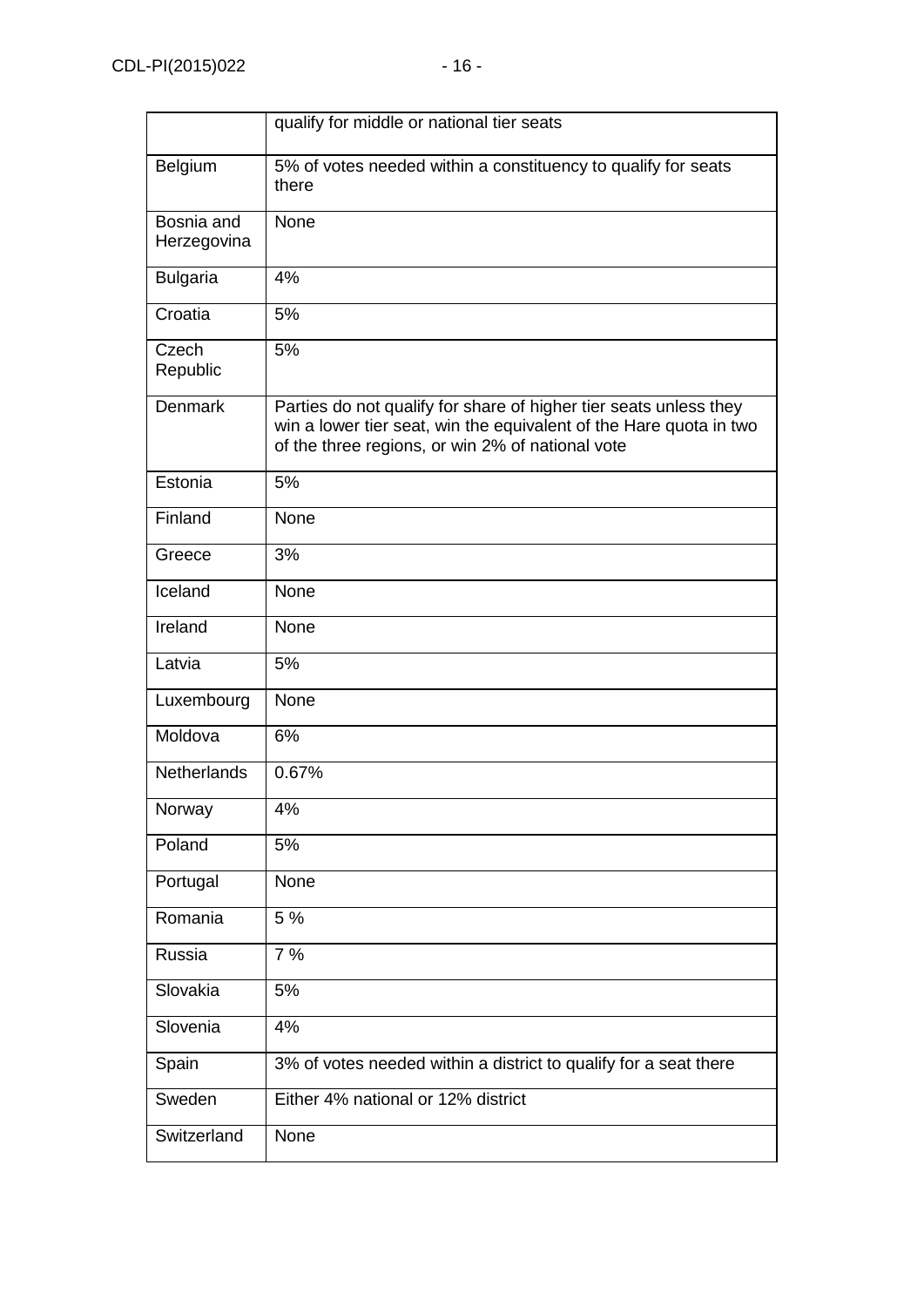| "the former<br>Yugoslav<br>Republic of<br>Macedonia" | None |
|------------------------------------------------------|------|
| Turkey                                               | 10%  |
| Ukraine                                              | 3%   |

CDL AD(2008)037, Comparative Report on thresholds and other features of electoral systems which bar parties from access to Parliament - paragraph 14.

## <span id="page-16-0"></span>**B. The Natural Threshold**

## <span id="page-16-1"></span>**1. The concept**

(…) "This one is present in any electoral system, regardless of whether or not the system also has any legal threshold. Even when there is no legal threshold at all, small parties can thus still face considerable natural thresholds for access to parliament. The natural threshold is the percentage of votes needed to get one seat at a district level, and is mainly dependent on the mean district magnitude (the average number of legislators returned per district, spanning from one in the UK to 150 in the Netherlands). The other factors that affect the natural threshold are the seat allocation formula, the number of contestant political parties and the size of an assembly. Generally speaking, a system with small district magnitudes thus requires a relatively high percentage of votes per district to return a legislator. Conversely, the more seats there are to fill in the districts, the lower its natural threshold.

While the concept of national threshold is clearly different from the legal, or formal, threshold, it is obvious that depriving minor/new parties of accurate or any representation "can be done just as well by low district magnitude as by imposing a formal threshold". As to the measurement of a country's natural district threshold (average number), there is no formula that would work in all circumstances. Nonetheless, there is consensus that the following formulas  $[t=75\%/m+1)$ , or  $m = (75\%/t)$  -1], where "t" is the threshold" and "m" is the magnitude (number of seats per district), result in sufficiently accurate estimations of the natural threshold. To take an example, when seats are to be allocated through fourteen-seat districts, the natural threshold is 75%/(14+1), that is, 5%. This means that it is as difficult for a party to get into parliament in such circumstances as if there were a formal district threshold of 5%. Moreover, if there were a legal threshold of 5%, or lower, prescribed at the district level, such a legal threshold would be quite irrelevant: a party with fewer votes than 5% could not get a seat regardless of whether or not there was the legal threshold. The following are some examples of natural thresholds (average numbers) as calculated for some of the countries."

| <b>Country</b> | <b>Natural Threshold</b> |
|----------------|--------------------------|
| <b>Belarus</b> | 50%                      |
| France         | 50%                      |
| <b>UK</b>      | 35%                      |

## **Natural Threshold in Majority/Plurality Systems**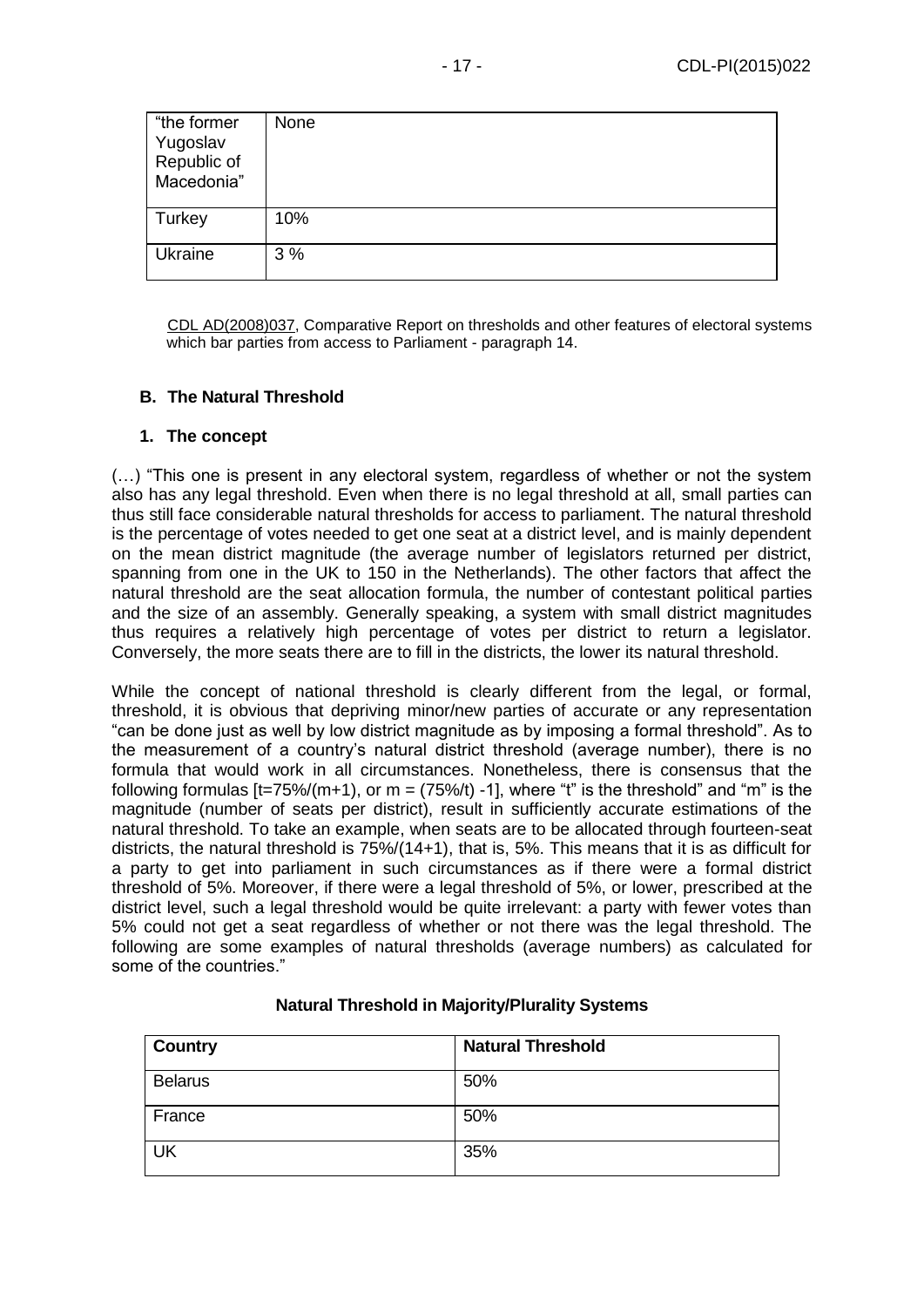| Country | <b>Natural Threshold</b> |
|---------|--------------------------|
| Hungary | 11.3%                    |

## **Natural Threshold in Combined Systems**

## **Natural Threshold in Proportional Systems**

| <b>Country</b> | <b>Natural Threshold</b> |
|----------------|--------------------------|
| Belgium        | 9.2%                     |
| Finland        | 5%                       |
| Iceland        | 10.8%                    |
| Ireland        | 15%                      |
| Luxembourg     | 4.8%                     |
| Portugal       | 6.7%                     |
| Spain          | 9.7%                     |
| Switzerland    | 9%                       |

"An important caveat needs to be mentioned here. While the natural threshold may be an important general indicator of the threshold at the district level it could not, of course, be equated with nation-wide natural threshold, or compared with the legal nation-wide threshold.

For instance, while the average natural threshold (district level) for Spain is 9.7% (see above) a party can actually get into the Spanish Cortes by winning just one seat in any district. In the Madrid district (with 34 seats and thus only 2.1% natural threshold in 2000 elections) a party would thus, in the absence of the district legal threshold of 3% in Spain, need only 2.1% of the national vote. Applying the additional legal district threshold of 3% this still meant only 0.38% of the national vote."

"Similarly, with 165 elected legislators an average district magnitude in Ireland is 4.0 (2002 elections). The average natural threshold at the district level is thus 15% (75%/5). Again, it is quite clear that this cannot possibly be the same as the nation-wide natural threshold; it would have to mean that a party with 14.9% support would not get into the Parliament. In fact, while within an individual three-seat district a party would get a seat only at approximately 18.7% of votes (75%/(m+1)), this is only about 0.3% of the votes on the national level."

"Indeed, the natural district threshold cannot be automatically projected to the national level and directly compared with, say, the nationwide legal threshold. Some have tried to devise a formula and calculate the nationwide natural thresholds (see the tables at the end of this subsection). However, such calculations cannot be fully precise; any such calculation would remain approximation because, among others, the real force with which the thresholds curtail access depends heavily upon particular distribution of party support, the number of districts, and the number of legislators returned within each district. These characteristics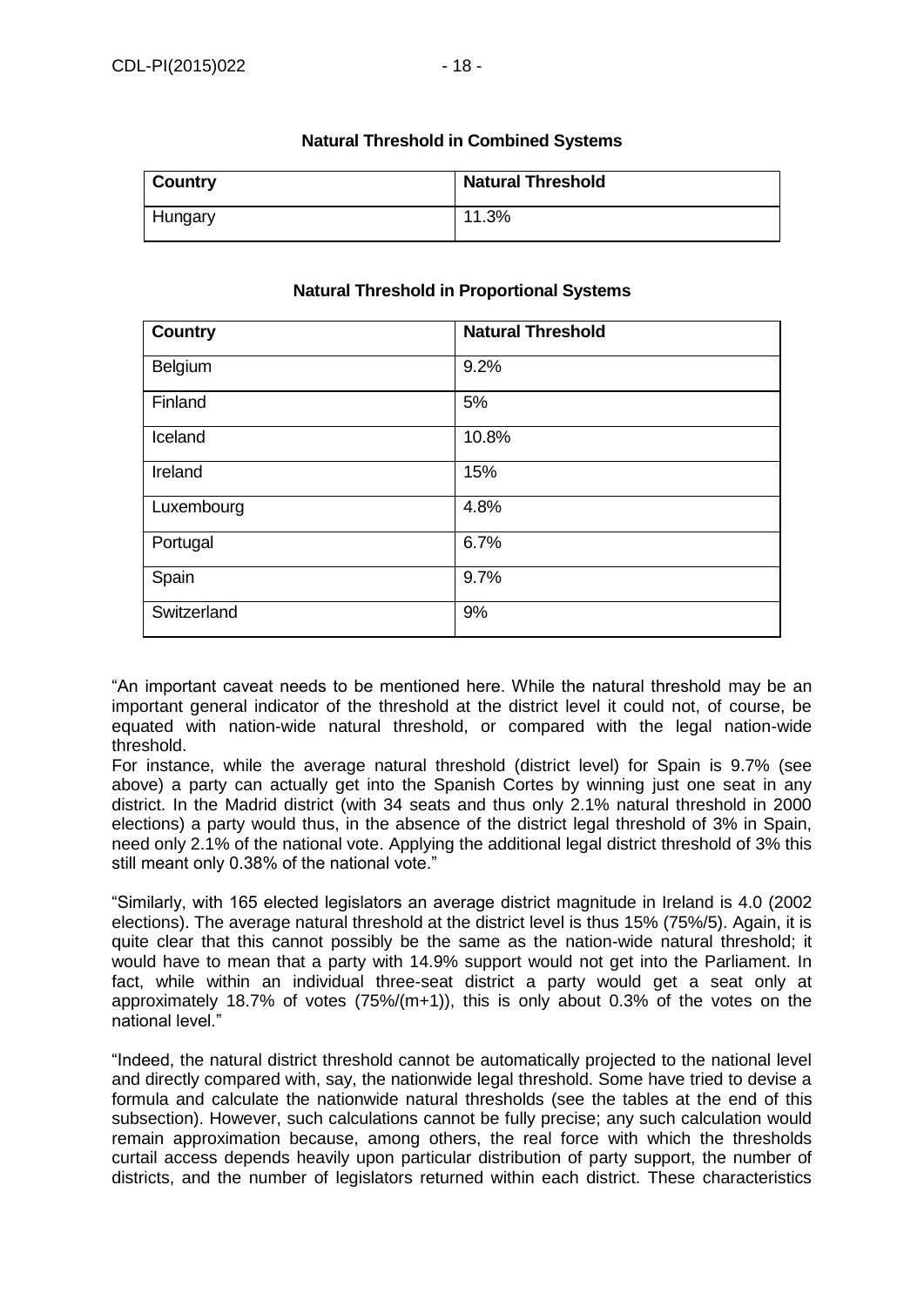may vary significantly, and some average reflection on the national level (or to some extent even the average district level) might not fully capture the exclusionary force already at work within some specific districts. Moreover, even if sufficiently approximate, the nationwide natural threshold is a concept that does not have all the properties of the legal threshold while it has some unique properties of its own. Furthermore, "whereas natural thresholds tend to widen the proportionality gap between the share of votes and seats, favouring especially the biggest party, legal thresholds foster a more proportional distribution of seats among those parties that passed the threshold". Hence, the two thresholds, when translated to the national level, could not be directly compared as if they were one and the same thing."

"The following three variables are relevant for calculating the approximation to the nationwide natural threshold: M (average district magnitude), S (total assembly size), and E (number of electoral districts). The formula is this:  $T = 75\%$  / ((M + 1)  $* \sqrt{E}$ ) or, which is the same, T = 75% / (((S/E) + 1) \*  $\sqrt{E}$ ), or 75% / (((S + E)/E) \*  $\sqrt{E}$ ). To illustrate with our examples of Spain and Ireland: in Spain, where S=350, and E=52, the nation-wide natural threshold (T) is 1.35%, while in Ireland, where S=165 and E=42, T amounts to 1.85%. The following are some additional calculations of the nationwide natural threshold."

| <b>Country</b> | <b>Nation-wide Natural Threshold</b> |
|----------------|--------------------------------------|
| France         | 1.56%                                |
| UK             | 1.48%                                |

#### **Nation-wide Natural Threshold in Majority/Plurality Systems**

| Country                                          | <b>Nation-wide Natural Threshold</b> |
|--------------------------------------------------|--------------------------------------|
| Germany                                          | 0.13%                                |
| Hungary                                          | 1.77%                                |
| Russia (when the combined system<br>was applied) | 1.67%                                |

#### **Nation-wide Natural Threshold in Combined Systems**

#### **Nation-wide Natural Threshold in Proportional Systems**

| <b>Country</b> | <b>Nation-wide Natural Threshold</b> |
|----------------|--------------------------------------|
| Austria        | 0.41%                                |
| Belgium        | 1.93%                                |
| Denmark        | 0.43%                                |
| Finland        | 1.32%                                |
| Ireland        | 2.34%                                |
| Italy          | 1.48%                                |
| Netherlands    | 0.5%                                 |
| Spain          | 1.35%                                |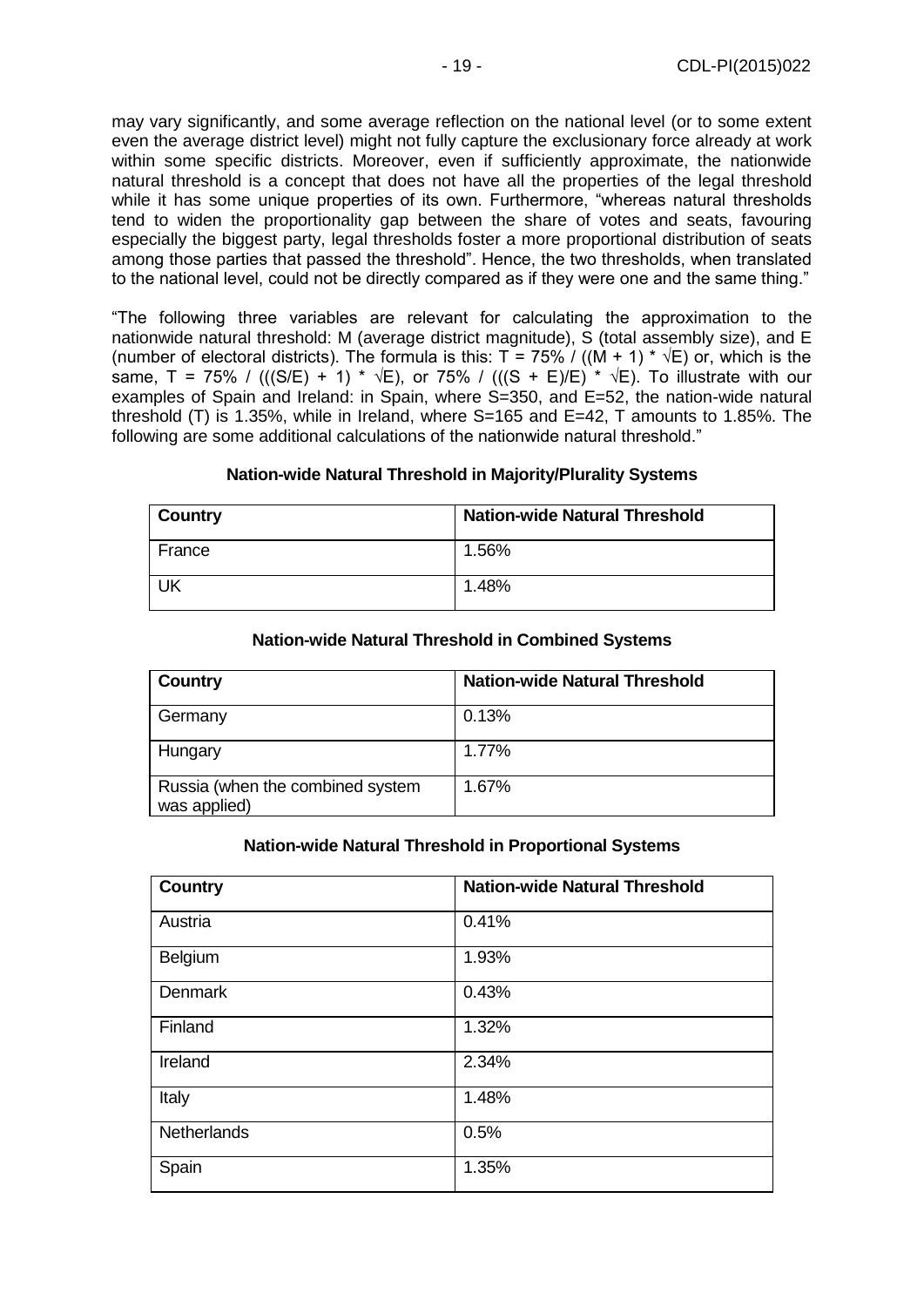CDL AD(2008)037, Comparative Report on thresholds and other features of electoral systems which bar parties from access to Parliament, paragraph 15-20.

"The term natural is not really the right one since in practice it is the relevant electoral law that determines the apportionment of seats between constituencies. The size of constituencies is critical, even though compensatory arrangements are possible."

"This was highlighted more than 40 years ago by Douglas Rae in The Political Consequences of Electoral Laws (Yale University Press, 1967) but it continues to be generally ignored despite the fact that it is far more important than the eternal issue of how precisely to define proportionality. We will not consider the latter here since every system is based on the highest average principle (except possibly for the last seats, but the effect is marginal) and it has little to do with the question of thresholds."

CDL-AD(2010)007, Report on thresholds and other features of electoral systems which bar parties from access to Parliament (II) – paragraph 34, 35.

## <span id="page-19-0"></span>**2. Natural threshold and size of constituencies**

"The simplest way to avoid an implicit threshold is to have a single national constituency, as in the Netherlands, with 150 seats, and Israel, with 120. In the former, for example, parties can win a seat if they secure 1/150, or 0.67%, of the useful votes. This results in almost perfect representativeness, but at the price, inevitably, of a proliferation of parties, with generally ten or more represented.

A variant, which leads to the same result, is to calculate the allocation of seats at national level but then apportion them between the electoral divisions, in this case the Länder in Germany and in Austria, thus avoiding the effects of an implicit threshold in these divisions while maintaining representatives' geographical affiliations.

In Germany, this geographical affiliation is reinforced by the dual vote system, with half the seats attributed to single member constituencies and the other half to lists, from which seats are then allocated on a compensatory basis to achieve national proportional representation. The system has great attraction but is not exempt from criticism. The most traditional one concerns the Überhangsmandate, or the additional seats that parties obtain and retain if they win more seats directly than they would be entitled to on a proportional basis (16 in the 2009 elections). The Constitutional Court has also identified a curious perverse effect of second votes, whereby in certain cases parties can obtain more seats by receiving fewer second votes. As a result, the Court has declared this aspect of the electoral law unconstitutional and called for a redrafting, which will probably be completed by 2013 (judgment of 3 July 2008).

CDL-AD(2010)007, Report on Thresholds and other features of electoral systems which bar parties from access to Parliament (II) – paragraph 54 – 56.

(…)"If a constituency includes four seats, a proportion of the votes in the order of 25% is necessary to win one of them. On the other hand, if there are 100 seats, subject to any national minimum 1% of the vote is sufficient to win one seat. Constituency size is therefore critical. The situation can be summarised by the following formula which calculates a representativeness limit: L is the number of votes necessary to be certain of winning a seat.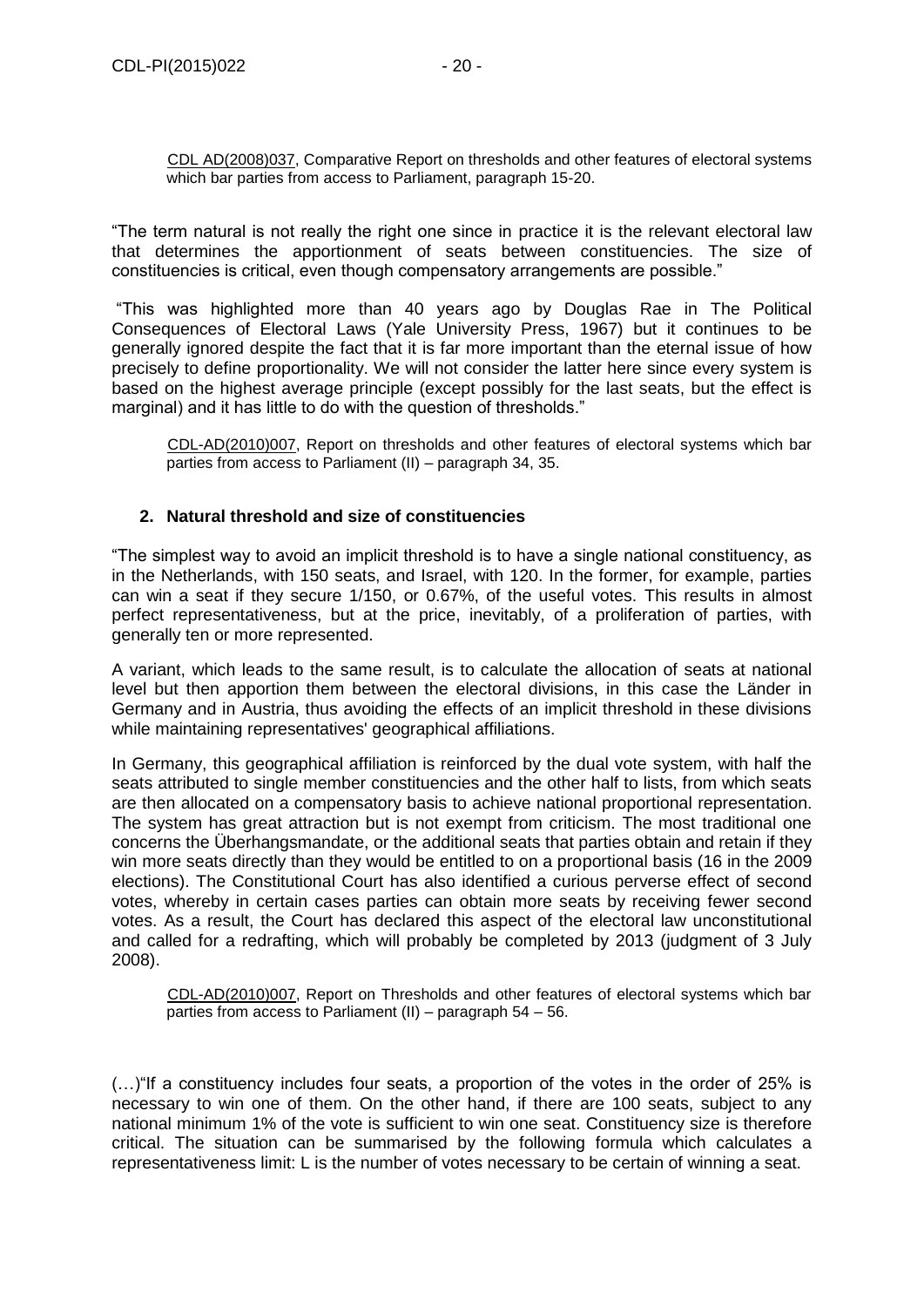total number of votes

 $L = \begin{bmatrix} \frac{1}{2} & \frac{1}{2} \\ \frac{1}{2} & \frac{1}{2} \\ \frac{1}{2} & \frac{1}{2} \end{bmatrix}$  +  $\epsilon$  (the smallest possible value)

number of seats + 1

Take the example of a four-member constituency:  $L = 100\% + \varepsilon$ 4+1

1. In other words, if a party has 20.1% it is sure to win a seat, whereas one with 100% -  $\varepsilon$ 

4+1 is not. If four parties have 20.1% the fifth may remains unrepresented with 19.6%, though it is immediately obvious that this is a possibility, not a certainty. For example, if the votes are apportioned  $20.1 - 20.1 - 20.1 - 19.6 - 10.1 - 10$ , the party with 19.6% will be represented. An absolute formula requires the number of competing parties to be taken into account, which greatly reduces the validity of the one proposed by M. Gallagher and P. Mitchell, where the threshold is  $L = 75\%$  (N+1), N being the number of seats to be filled. (...)

A general formula must take account of the number of parties taking part. The rapporteur has produced the following tentative formula, though this has not been fully thought through and must be treated with caution.

$$
L = \frac{uv}{N + up - 1} - \varepsilon
$$
 where:

- uv is the number of useful votes (ones that can be counted after taking account of the legal threshold)

- N is the number of seats in the constituency

- up is the number of useful parties (those allowed to take part because they have received useful votes)

Taking the previous example of four seats and five parties standing, the formula gives

$$
L = \frac{100\%}{4 + 5 - 1} - \varepsilon = 12.5 - \varepsilon
$$

In such a case there is no distribution of votes that will enable a party with fewer than 12.5% of the votes to win a seat. However, the rapporteur is still not fully convinced and would welcome a demonstration to the contrary. Besides, while this formula may help to explain the results of an election, it is of little value to lawmakers because it presupposes advanced knowledge of the number of parties taking part.

Moreover even if the formula is convincing at constituency level (and it is still just a hypothesis), it is not obviously transposable to the national scene."

CDL-AD(2010)007, Report on thresholds and other features of electoral systems which bar parties from access to Parliament (II) – paragraph 36 – 41.

"Spain has 52 constituencies which vary greatly in size. Figures for 2008 give three main groups:

- 5 may considered large: Madrid 35, Barcelona 31, Valencia 16, Seville 12, Alicante 12, or 106 seats,

- 20 may be considered medium, between 6 and 10 seats, for a total of 145,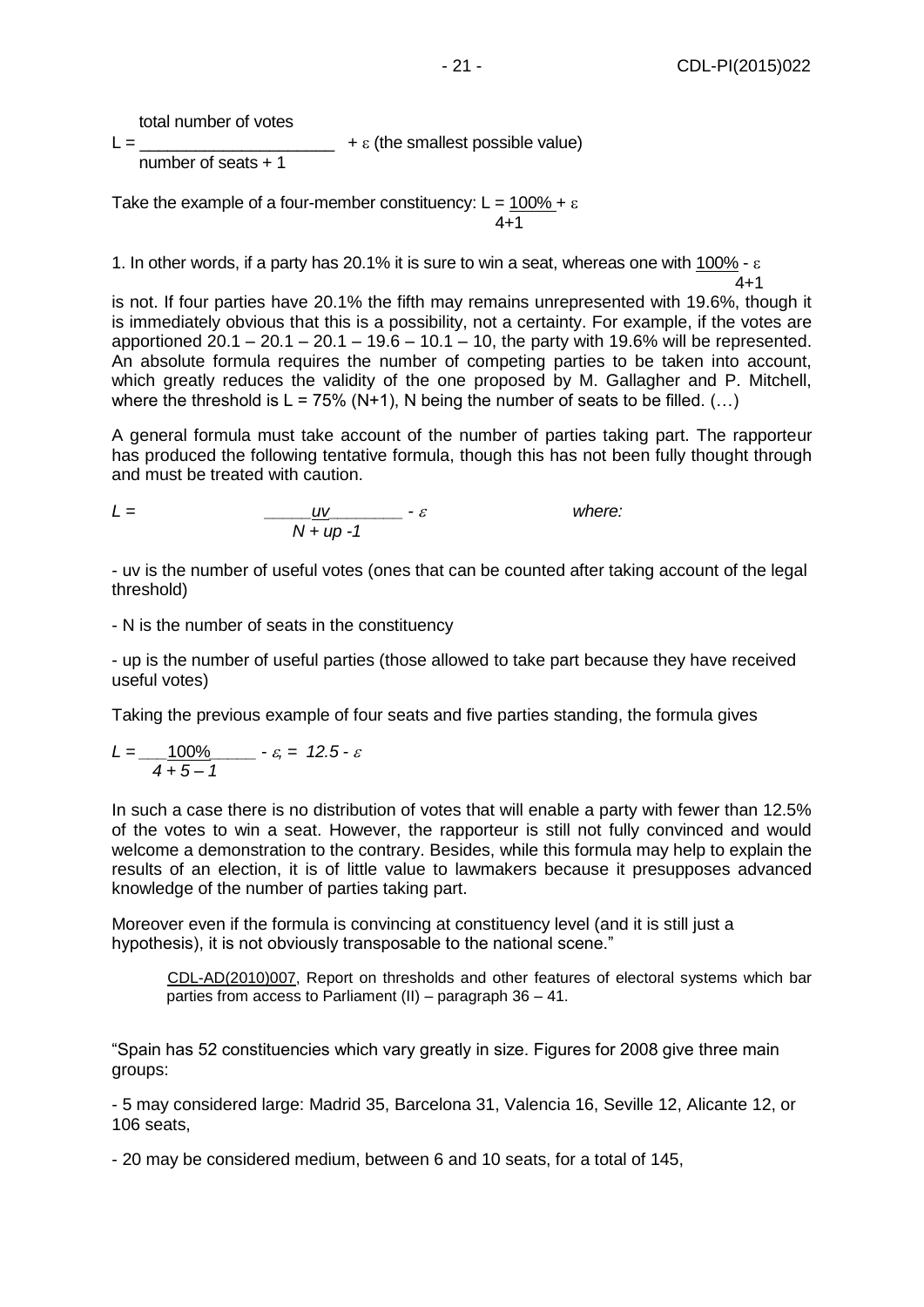- 27 are small, between 1 and 5 seats, for a total of 99.

Clearly then, under the preceding formulae a party with a uniformly distributed national result of 5% of the votes cast is only likely to win in constituencies with more than 15 seats. The best example is provided by the 2004 elections where the IU, with 5% of the votes, won five seats. As the theory would suggest, two each were in the major constituencies of Madrid and Barcelona, one was in Valencia and there were none elsewhere.

However another factor is the spatial distribution. If a party's votes are concentrated in a few constituencies, the national result is meaningless. Thus, the Catalan parties only stand in Catalonia. In the same elections, the CIU won 10 seats with 3.2% of the national vote (but much more in Catalonia) and the ERC 8 seats with 2.5% of the national vote (idem).

Clearly then, calculating on a national scale only gives very approximate results. Nevertheless, based purely on a nationally calculated threshold, as above, the following conclusions can be drawn:

- the parties below the threshold will probably be under-represented, that is they will win a lower percentage of seats than of votes,

- the parties above it will certainly be over-represented.

This example makes the rapporteur sceptical about the Gallagher/Mitchell formula. They consider the threshold in Spain to be 1.35%, which does not correspond to reality and is in any case below the legal threshold (3% per constituency), whereas in 50 constituencies out of 52 (Madrid with 35 seats and Barcelona with 31 being the exceptions) the implicit threshold reinforces considerably the explicit one.

All that can be said with certainty is that this implicit threshold serves a relative purpose, namely that it does not prevent representation, as the legal one does, but it makes it more difficult for smaller parties. As noted above, it can be considered to be an indication of the level beyond which parties will be under- or over-represented.

Nevertheless, the effect is sufficiently significant to warrant certain attenuating measures."

CDL-AD(2010)007, Report on thresholds and other features of electoral systems which bar parties from access to Parliament (II) – paragraph 46 – 52.

## <span id="page-21-0"></span>**3. The problem of national transposition**

"If all the constituencies were the same size the main difficulty would be to establish whether the number of parties taking part was always the same. Since only so-called "useful" parties are considered this would be possible. Unfortunately, this is far from being the case. Only Iceland has 6 equal 9 seat constituencies while Irish constituencies are fairly uniform with 3, 4 or 5 seats. However constituencies in Belgium range from 24 to 4 seats, in Denmark from 16 to 2, in Finland from 33 to 6, in Luxembourg from 23 to 9 and so on.

To resolve this difficulty, Douglas Rae proposes an average that is simply the total number of seats divided by the total number of constituencies. For example, in Spain 350 seats and 52 constituencies gives an average of 6.73.

The application of the previous formulae would give:

$$
L = \frac{100}{N+1} - \varepsilon = \frac{100}{6.73+1} - 0.1 = 12.8
$$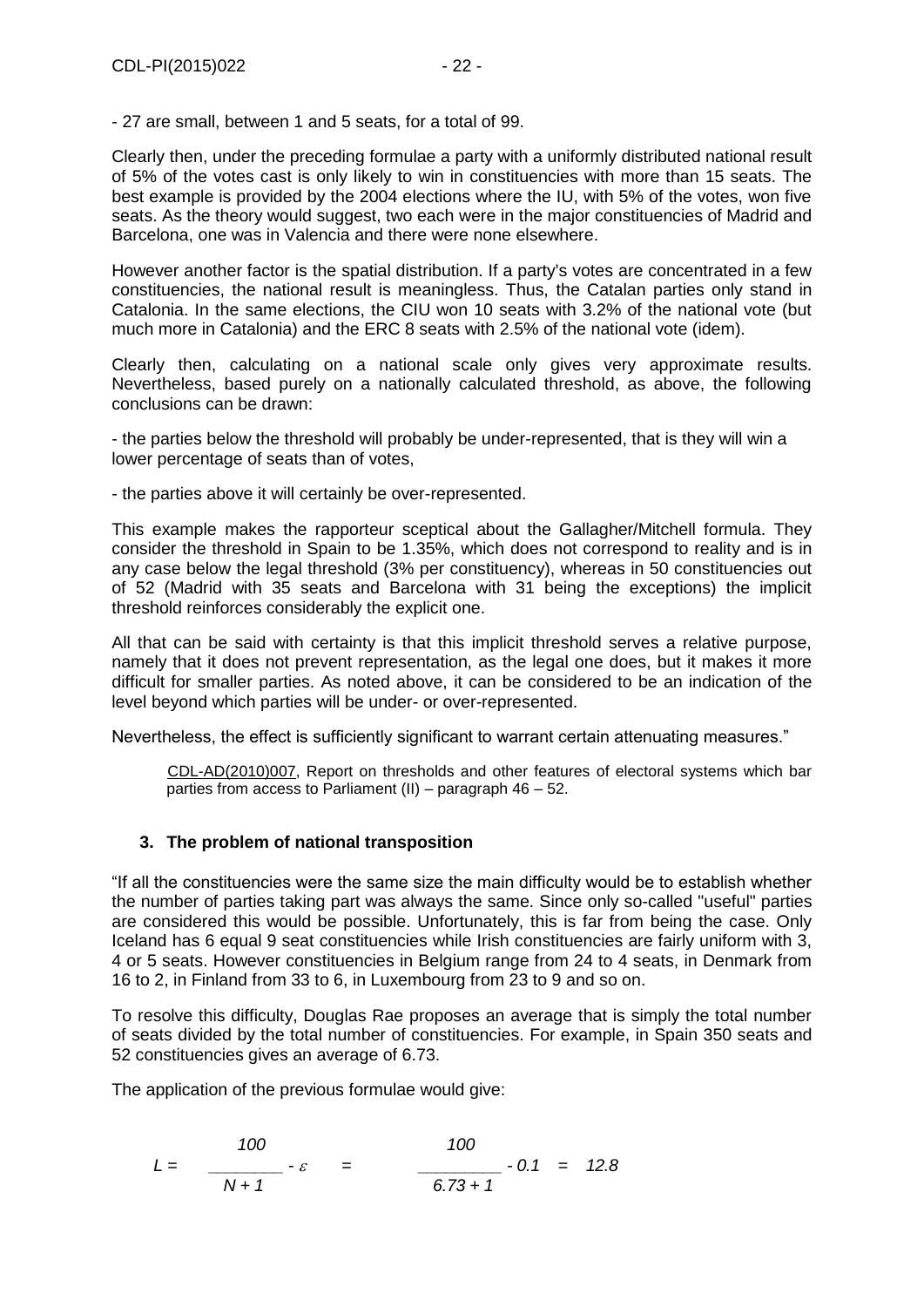$$
L = 75\% (N+1) = 75\% (7.73) = 5.8
$$
  

$$
L = \frac{100}{N + up - 1} = \frac{100}{6.73 + 4 - 1} = \frac{100}{9.73} = 10.3
$$

The last example is based on four parties, assuming that each constituency is fought by the three main parties (PSOE, PP, IU) plus a nationalist or regional one. However this is an approximation. The results vary considerably. All that can be concluded is that a party that exceeds these figures has a very good chance of being elected whereas below this level the situation is much less certain. A more detailed examination of the Spanish situation, which is quite topical, highlights the difficulty."

#### *L is the number of votes necessary to be certain of winning a seat*

*N is the number of seats to be filled*

*up is the number of useful parties*

CDL-AD(2010)007, Report on thresholds and other features of electoral systems which bar parties from access to Parliament (II) – paragraph 42 – 45.

#### <span id="page-22-0"></span>**4. Effect of the threshold on the parties and voters behaviour**

"While avoiding the illusion that those concerned are perfectly informed, it is reasonable to assume that their actions will take account of the constraints imposed by implicit thresholds. Thus regional parties will only present candidates in their region, or even in favourable constituencies within that region where they will concentrate their manpower and financial resources. Similarly, small ideological parties will focus on what in theory is favourable ground for them. If the system allows, this can lead to alliances between parties, whereby, for example, one will not stand in a particular constituency in exchange for another party including one of its candidates on its list, there or elsewhere. To ensure that explicit or implicit thresholds are not too easily thwarted some electoral laws specify higher thresholds for alliances than for individual parties, but this is rare.

Besides, reasonably well informed voters my themselves decide not to vote for parties they otherwise support that have no chance of success, so that their votes will carry weight in the final choice. An example is the significant number of split votes in German elections, where according to estimates as many as 15% of electors vote for small parties in the proportional part of elections but major ones in the plurality part. In practice, this is not significant in this system because the compensatory arrangements mean that seats won directly are deducted from the proportional allocation, so seats are not really lost and the final result is the same, though subject to the aforementioned Überhangsmandate. The main function of such split votes is in fact to ensure that small parties cross the 5% barrier, and this can be critical.

Be that as it may, the notion of "useful votes", as a common explanation of the British two party system, is also to be found in proportional systems and may be used to mitigate, in part, any threshold effect. Hence, as noted above, the relatively small number of so-called "wasted votes"."

CDL-AD(2010)007, Report on thresholds and other features of electoral systems which bar parties from access to Parliament (II) – paragraph 58 – 60.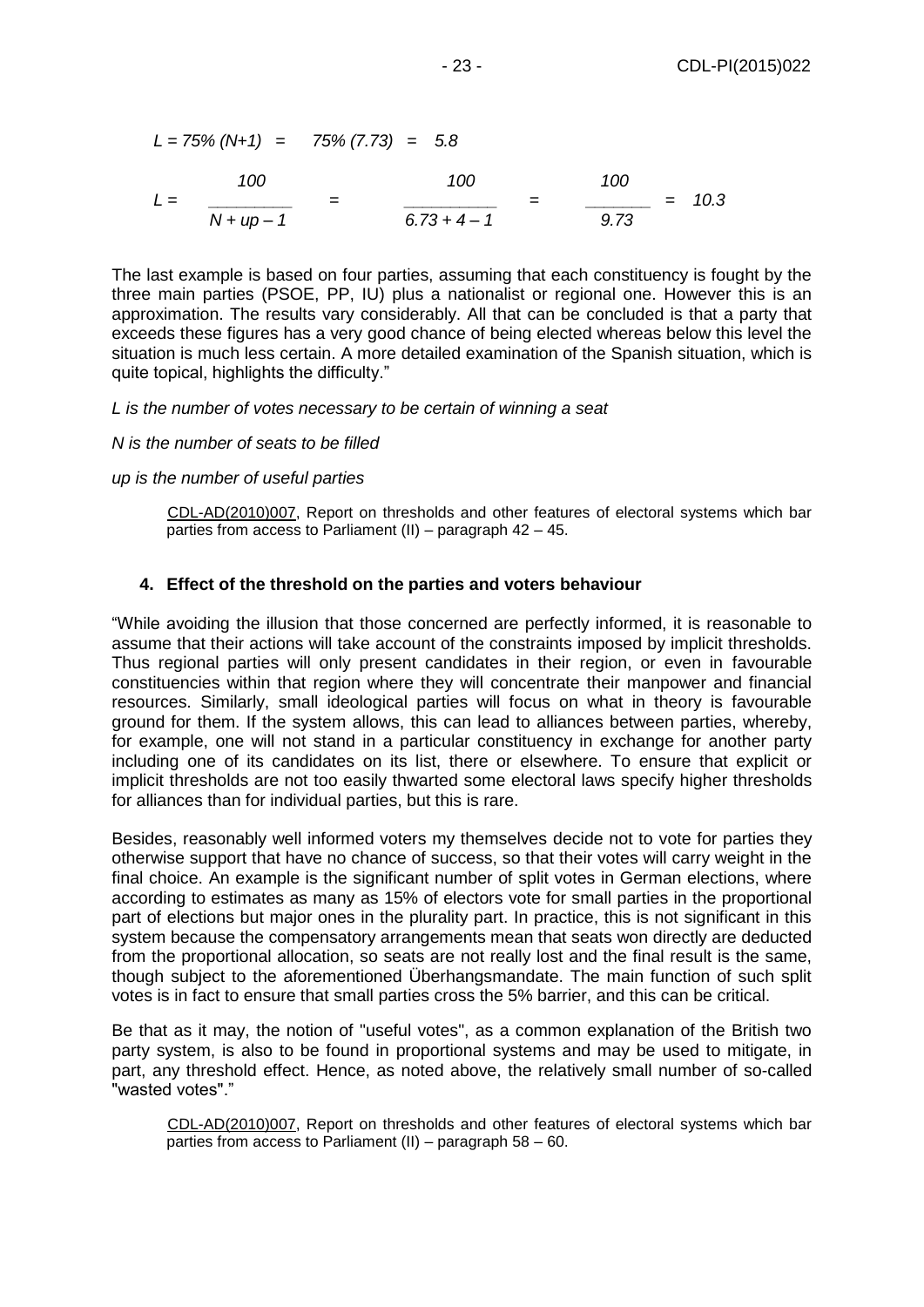"In the end, what is important is that the relevant electoral rules are clear and easy to understand by both parties and voters so that they can adjust their behaviour to take them into account. For example, they should not think that any party with 5% of the vote is sure to be represented because that is the national threshold, if at the same time an implicit constituency threshold actually prevents or seriously reduces the chances of such representation. This is not so easy to grasp."

CDL-AD(2010)007, Report on thresholds and other features of electoral systems which bar parties from access to Parliament (II) paragraph 71, 70.

## <span id="page-23-0"></span>**V. Thresholds and Minority Representation**

"a) Parties representing national minorities must be permitted. Yet the participation of national minorities in political parties is not and shall not be restricted to the so-called ethnic based parties.

b) Special rules guaranteeing national minorities reserved seats or providing for exceptions to the normal seat allocation criteria for parties representing national minorities (for instance, exemption from a quorum requirement) do not in principle run counter to equal suffrage.

c) Neither candidates nor voters must find themselves obliged to reveal their membership of a national minority.

d) Electoral thresholds should not affect the chances of national minorities to be represented.

e.) Electoral districts (their number, the size and form, the magnitude) may be designed with the purpose to enhance the minorities' participation in the decision-making processes."

CDL-AD(2005)009, Report on Electoral Rules and Affirmative Action for National Minorities' Participation in decision-making process in European countries - paragraph 68.

"Other systems, while not necessarily guaranteeing the presence of members of national minorities in elected bodies, facilitate the representation of minority organisations. In Poland and Germany, for instance, threshold rules do not apply to such organisations."

CDL-INF(2000)004, Electoral law and national minorities page 4.

"Most of the states studied use a proportional or predominantly proportional system. This is obviously not to say that the systems are proportional all to the same extent. Without going into a detailed study of the countless variants of electoral systems, it is useful to recall the following: although proportional systems give a more proportional result than majority systems, a proportional system - or, to be more exact, a proportional method of translating votes into mandates - does not in itself guarantee that the composition of the elected body is a true reflection of that of the electorate. The proportionality of the outcome may be limited by several factors:

a. The most visible is the threshold, which excludes from the distribution of seats parties which have not obtained a certain percentage of votes. The significance of the threshold obviously depends on the percentage of votes to which it corresponds. Furthermore, a threshold which applies at national level will exclude more parties than one at constituency level. *Turkey* is an example of a particularly harsh threshold, as it is set at 10% nationwide, while *Poland* has a threshold of 7%. In *Germany*, too, the threshold is set at national level, but is only 5% (or three direct mandates), which allows five parties (or coalitions) to be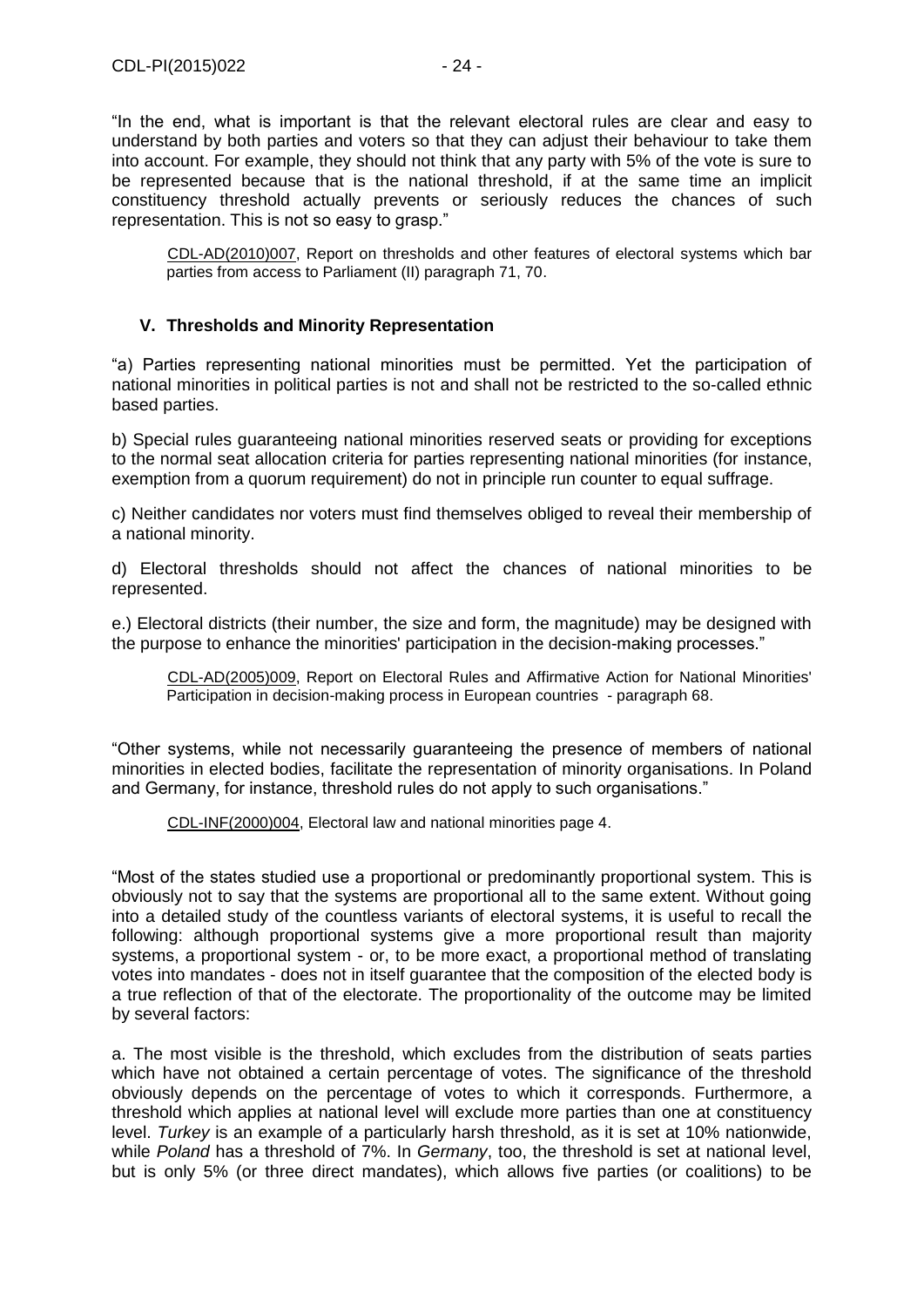present in the *Bundestag*, whereas only two would enter the parliament if there were a threshold of 10%. In *Denmark*, the threshold has hardly any impact, as it is merely 2%. In *Armenia*, the threshold is in principle 5%; however, if one political party manages to get more than 5%, the first two parties which follow (in number of votes) also obtain seats in proportion to their result. It should be pointed out that in *Poland*, as in *Germany*, the threshold rules do not apply to minority lists. Thus, the German minority in Silesia is represented in the parliament."

CDL-INF(2000)004, Electoral law and national minorities page 5.

"Recently (in *Yumak and Sadak v. Turkey*), the Court stated that it would be desirable for the 10 % threshold applied to Turkish elections be lowered and/or for corrective counterbalances to be introduced to ensure optimal representation of the various political tendencies, but the Turkish authorities are in the position to conveniently assess the choice of an appropriate system. Therefore the states can pay due attention to the general exigencies of the national electoral policies in conformity with historical and political factors. Article 3 of the Protocol goes no further than prescribing "free" elections held at "reasonable intervals" "by secret ballot" and "under conditions which will ensure the free expression of the opinion of the people" in the choice of the legislature. It follows that Protocol 3 "does not create any obligation to introduce a specific system" of elections, but it applies in particular to the modalities of the elections."

CDL-AD(2008)013, Report on Dual Voting for Persons belonging to National Minorities – paragraph 23.

"Electoral thresholds should not affect the chances of national minorities to be represented."

CDL-AD(2008)013, Report on Dual Voting for Persons belonging to National Minorities – paragraph 37.

"Different arrangements of the electoral system may facilitate minority representation:  $(\ldots)$ 

- lower threshold (or exemption from the threshold) may enhance the integration of national minorities in governance (…)

These arrangements should, where appropriate, be made at the national level as well as at the regional and local levels."

CDL-AD(2008)013, Report on Dual Voting for Persons belonging to National Minorities – paragraph 42 – 43.

"As stated by the HCNM (paragraph 7 of the document), there are a variety of mechanisms to implement the right to effective participation in public affairs. Participation of national minorities in public life, and more precisely their representation in elected bodies, can be ensured in certain cases by applying the general rules of electoral law with a view (or the effect) of ensuring proper minority representation; in other cases, States apply specific rules providing for representation of minorities or facilitating it.

For instance, the choice of the proportional electoral system may ensure an effective participation, even when no exception is introduced to the general electoral system. But obviously when a threshold is introduced, the provision for a lower threshold for the national minorities parties implies special exceptions to the general rules. On the other side, single member electoral districts in areas where territorially concentrated minorities are present,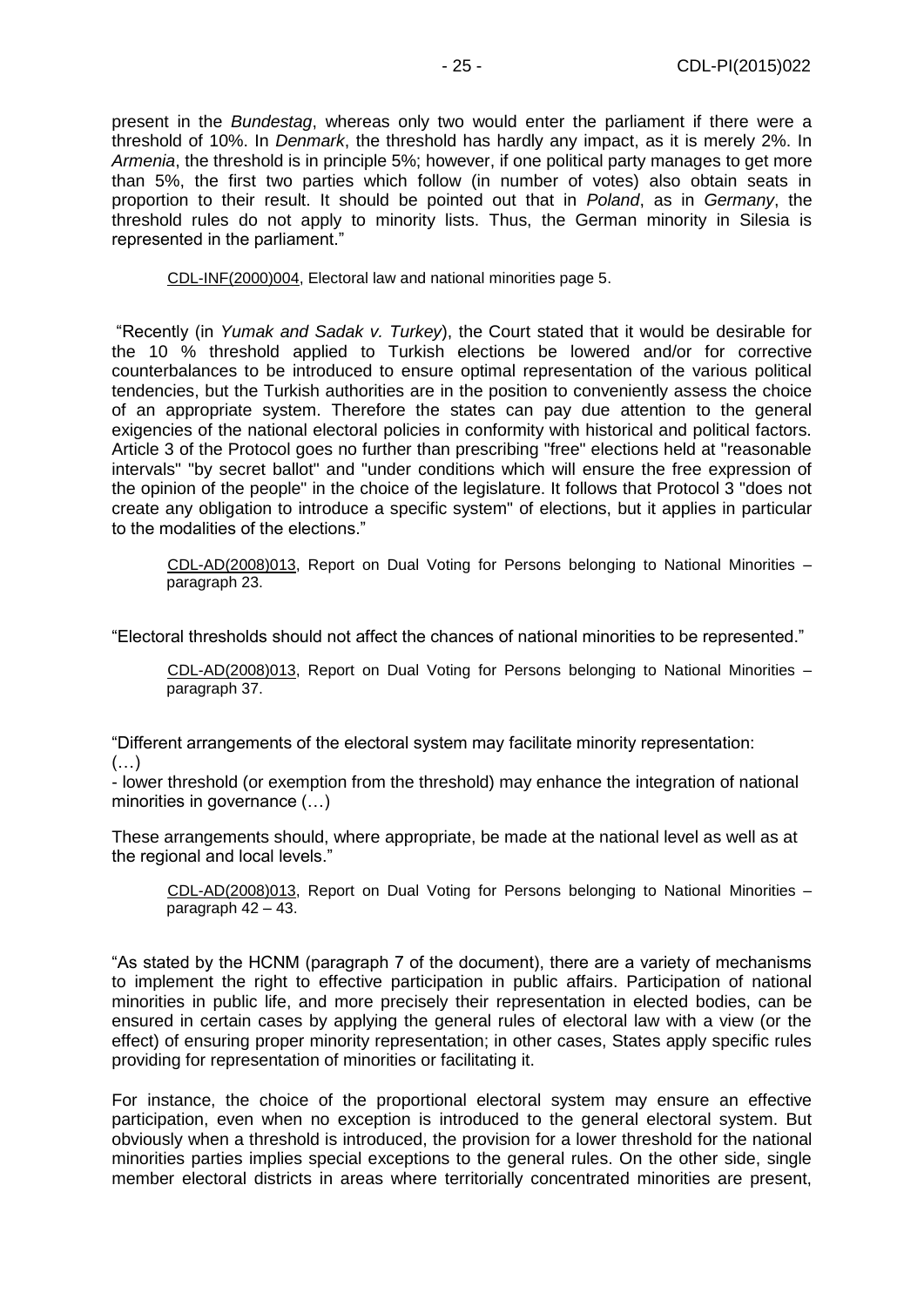may imply an exception to the general rules on allocation of seats only if the number of electors assigned to the minority electoral districts are not complying with the criteria of the general distribution of voters in the electoral districts provided for by the general rules of electoral law. Reserved seats are a more obvious way of favouring minority representation."

CDL-AD(2008)013, Report on Dual Voting for Persons belonging to National Minorities – paragraph 44 – 45.

"Only small-sized minorities need to be represented through dual voting. Larger minorities may actually be represented by adjusting the electoral system, for example through specific constituencies, a more proportional electoral system or exemption from the threshold for minority lists."

CDL-AD(2008)013, Report on Dual Voting for Persons belonging to National Minorities – paragraph 64.

"In the previous version of the draft law, a specific preferential treatment was reserved to "a minority national community participating in the total population to 2%"; in the current version of the draft law, this quantitative criterion has been substituted for "the minority national community of Croats". It is true that, according to the last census (2003), only the Croats had reached a percentage lower than 2 per cent (i.e. 1 per cent), so that they appear to be the only beneficiary of the specific preferential treatment. However, Venice Commission and OSCE/ODIHR are of the opinion that it would be preferable to maintain an objective, quantitative criterion in order not to stigmatise one specific group and, more importantly, not to create a possible basis for discrimination in the Constitution, should, in future censuses, the Croats reach a higher percentage or other minority groups reach lower percentages. Should the quantitative criterion be preferred, a reference to the census should also be added, as previously recommended."

CDL-AD(2011)011, Joint opinion on the draft law on amendments to the law on election of councillors and members of Parliament of Montenegro – paragraph 11

"Regarding the authentic representation of minorities, the use of a general model for all minority nations or other minority national communities without reserved seats is introduced by the draft law, with a lower quorum requirement which partially takes into account the actual population of minorities. This model is original and balanced, is in conformity with the Constitution and applicable international standards, and therefore deserves a positive assessment."

CDL-AD(2011)011, Joint opinion on the draft law on amendments to the law on election of councillors and members of Parliament of Montenegro – paragraph 55.

"According to Article 9(2) of the new Elections Act, nationality lists may be drawn up by nationality self-government, supported by at least one per cent of the voters registered with a maximum of 1,500 signatures from the nationality. The five per cent threshold is waived for such nationality lists but they are entitled to one seat only if they secure at least one fourth of the electoral Hare's quota. The national minorities that fail to win a mandate will still be entitled to a non-voting parliamentary spokesperson, who is the unsuccessful candidate ranked first on the nationality list."

CDL-AD(2012)012, Joint Opinion on the Act on the Elections of Members of Parliament of Hungary – paragraph 47.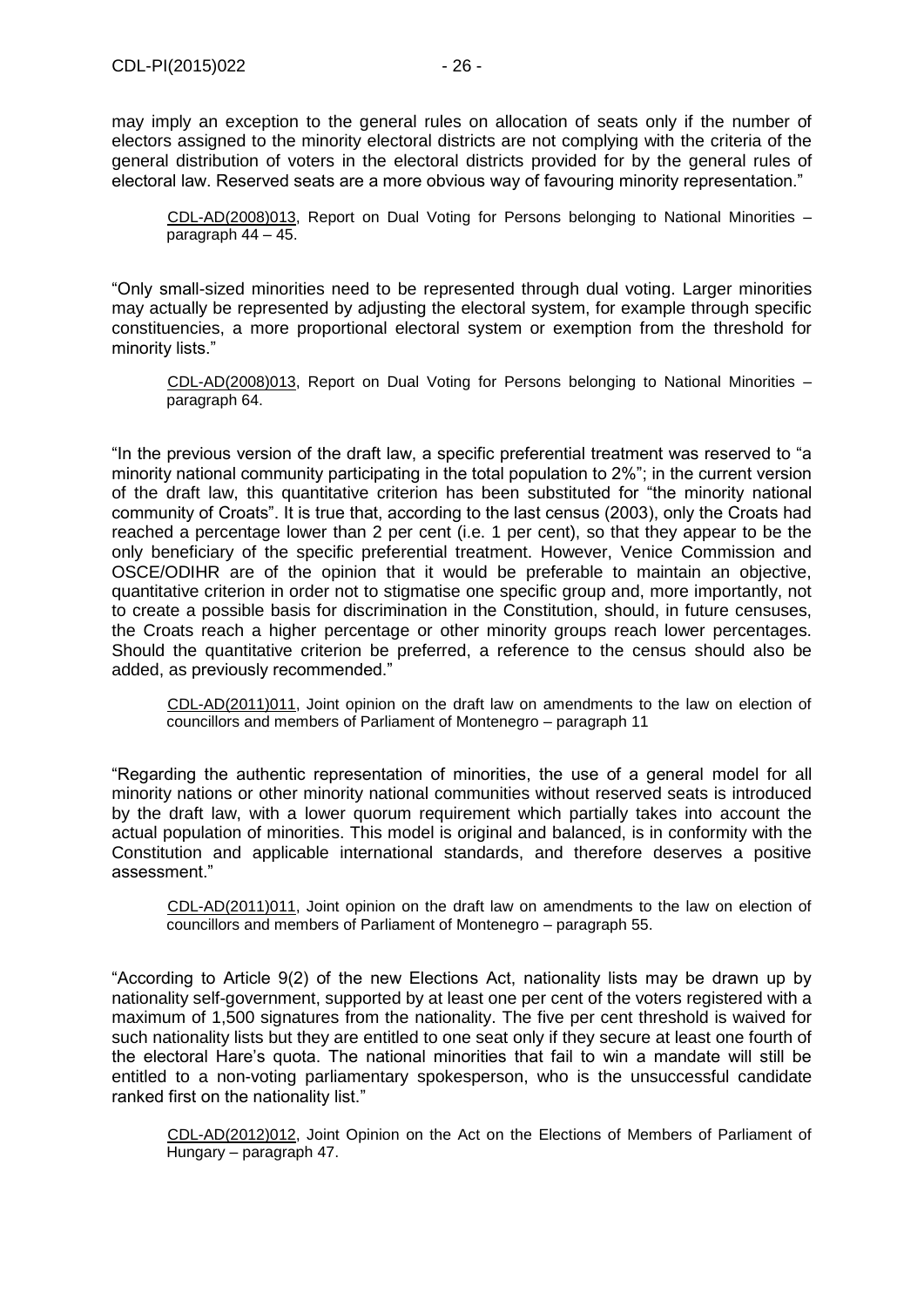"The electoral system is laid down in Articles 9 and 11-24 of the Law. A system of proportional representation – which generally favours smaller groups and is therefore more advantageous to minorities – is provided for, with blocked lists in a single constituency at the level of each local and regional self-government unit. The number of seats in each unit is stipulated by the unit's statute. A 5  $\%$  threshold is applied for all elections. The d'Hondt method was used for the calculation of seat distribution."(…)

"The Commission questions whether such a threshold – whether the 5 % legal threshold or a higher *de facto* one – would be in accordance with Article 15 of the Constitution and with the text and purpose of Article 21 of the draft Constitutional Law on the Rights of National Minorities in the Republic of Croatia, which aim at ensuring to national minorities on a proportional basis the right to political representation at state and local levels and participation in public affairs. (In that same draft Constitutional Law, in relation to the Croatian Parliament, it is provided under Article 20 that minorities forming less than 4% of the population shall together have at least 6 seats in the Parliament.)"

CDL-AD(2002)003, Consolidated Opinion on the Law on the Election of Members of the Representative Bodies of Local and Regional Self-Government Units of Croatia – paragraph 15,17.

"The Venice Commission and the OSCE/ODIHR recall that countries have to develop a wide diversity of mechanisms in accordance with their historical and legal traditions, and the political system."

(…)"The threshold is the object of discussion among the political leaders(…)While this matter is not for the Venice Commission and OSCE/ODIHR to decide, it is important that the threshold be realistically reachable by the small minority groups."(…)

"Regarding the authentic representation of minorities, the use of a uniform model for all minority nations or other minority national communities without reserved seats is introduced by the Draft Law. The Code of Good Practice in Electoral Matters illustrates that special rules guaranteeing national minorities reserved seats or providing for exceptions to the normal seat allocation criteria for parties representing national minorities (for instance, exemption from a quorum requirement) do not in principle run counter to equal suffrage. However, guaranteeing reserved seats is not an indispensable way of affirmative action."

CDL-AD(2010)023, Joint Opinion on the Draft Law on Amendments and Supplements to the Law on the Election of Councillors and Members of Parliament of Montenegro – paragraph 19,28,51.

"However, the law does not include a substantive definition of "list of national minority", i.e. a definition serving to determine which political parties, coalitions, and groups of citizens under the five percent (5 per cent) threshold are entitled to participate in the distribution of mandates. The provisions of Article 21.2-21.4 approach the matter in a formal way, implying as they do that such determination will have to be made by "the body competent for keeping registers of political parties", as this body "corroborates by a certificate" "the position of a political party of a national minority", presumably on the basis of materials having been filed by those concerned for purposes of entry upon the register. Unless the matter is clearly dealt with in other legislation in a democratic way, it would be beneficial if the law provided guidance for assessing what the "position" of the political party means. The OSCE/ODIHR and the Venice Commission recommend that the Draft Law be amended to include such a definition."

CDL-AD(2009)039, Joint Opinion on Draft Laws on Electoral Legislation of Serbia – paragraph 58.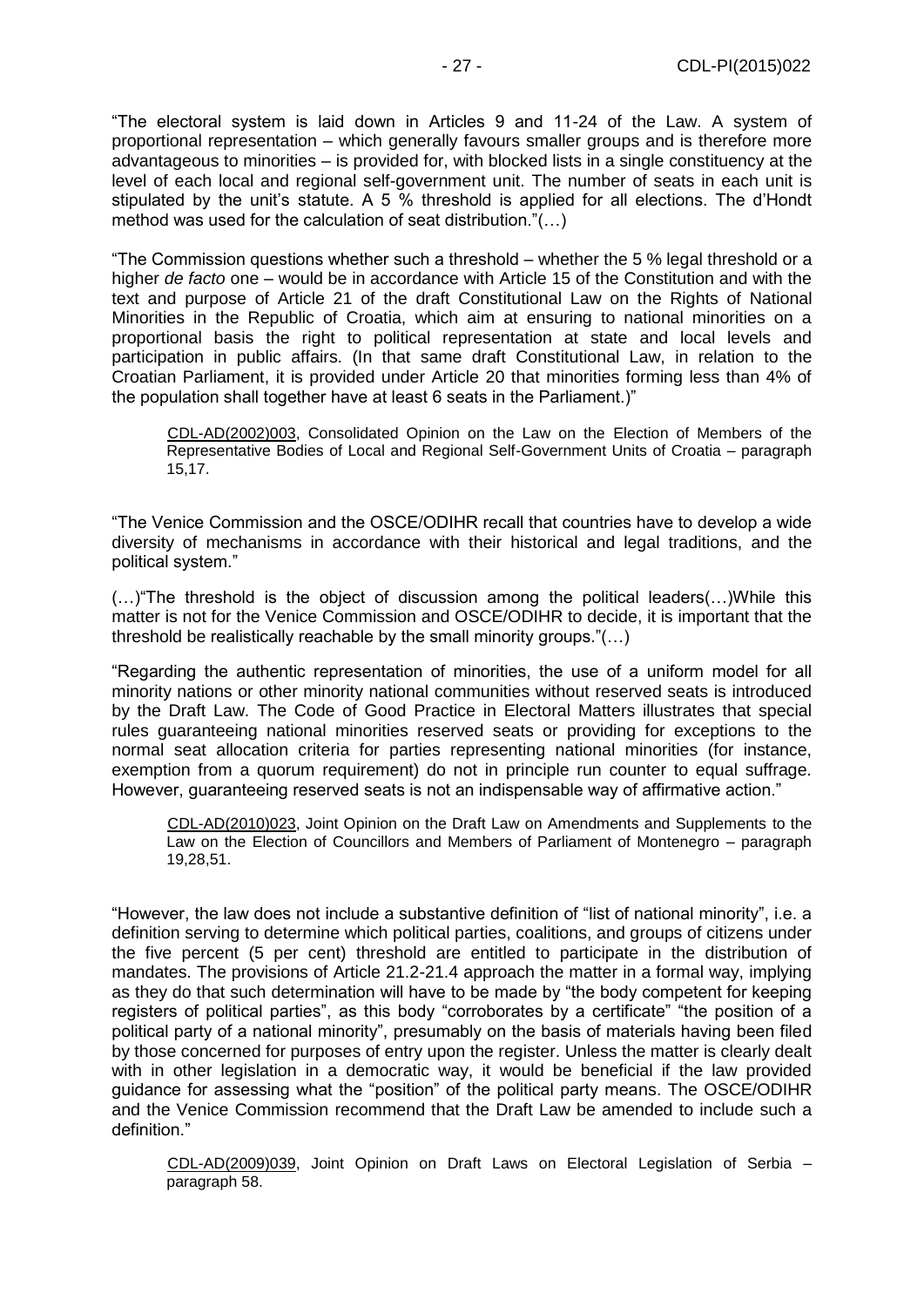"The 5 % threshold is quite high and tends to favour larger groupings, to the detriment of small political parties. It should be noted also that the lower the number of seats in a unit  $-$  a matter not regulated by law but left for the statutes of each unit, as described above –, the lower the probability that the (proportional) representation of minorities will be achieved. For instance, in elections to small local councils with only seven to ten seats, minor parties will need to obtain between eight and twelve percent of valid votes in order to have a representative elected. The *de facto* threshold may therefore in fact be higher than that laid down by law. Again, this acts to the detriment of small (often minority) political parties."

CDL-AD(2002)003, Consolidated Opinion on the Law on the Election of Members of the Representative Bodies of Local and Regional Self-Government Units of Croatia – paragraph 16.

"Paragraph 3 of Article 94 also states that for the lists of candidates representing minorities with a share of the overall population up to 2 per cent, these lists participate in the allocation of seats if they receive at least 0.4 per cent of the valid votes. In practice, this amounts to a reserved seat that appears to be introduced to address the expectations of the Croat minority. However, it is nevertheless necessary to have obtained 0.4% of votes. This paragraph should be amended to clearly state that the population figures should be based on the last census. The threshold is the object of discussion among the political leaders; the Croats have notably proposed a lower one (0.2%). While this matter is not for the Venice Commission and OSCE/ODIHR to decide, it is important that the threshold be realistically reachable by the small minority groups. This provision is a welcome development in line with the Constitution of Montenegro, Article 8, which allows for special measures to be taken to ensure equality and eliminate discrimination."

Paragraph 4 of Article 94 lacks sufficient detail on how the mandates will be distributed to the "collective lists of candidates". The law establishes three separate allocations: (1) allocations under the 0.4% threshold; (2) allocations under the 0.7% threshold; and (3) allocations under the 3% threshold. Obviously, mandate allocations under one of the allocations will affect how many mandates remain to be allocated under the two remaining allocations. The law should state each step for allocation under each separate allocation. It is recommended that the law state each and every step of the allocation process for all mandates, anticipating mathematical anomalies and unexpected voting results."

CDL-AD(2010)023, Joint Opinion on the Draft Law on Amendments and Supplements to the Law on the Election of Councillors and Members of Parliament of Montenegro – paragraph28, 29.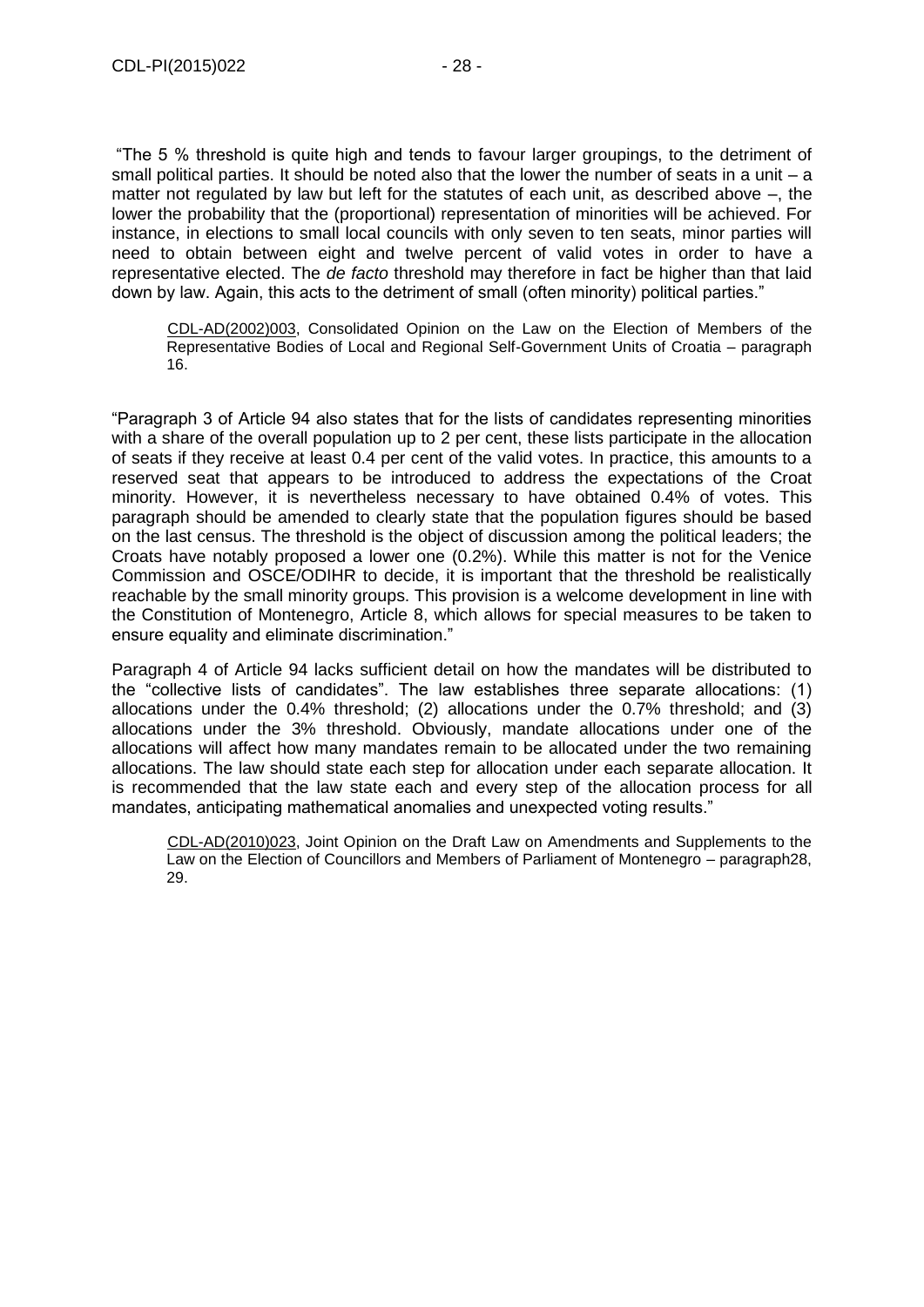## <span id="page-28-0"></span>**VI. Reference Documents**

CDL-INF(2000)004 Electoral law and national minorities

CDL-INF(2000)017 Law on Parliamentary Elections of the Republic of Azerbaijan: Comments adopted by the Venice Commission

CDL-AD(2002)003 Consolidated Opinion on the Law on the Election of Members of the Representative Bodies of Local and Regional Self-Government Units of Croatia

CDL-AD(2002)009 Opinion on the Unified Election Code of Georgia

CDL-AD(2003)001 Opinion on the Election Law of the Republic of Moldova

CDL-AD(2004)005 Opinion on the Unified Election Code of Georgia as amended on 14 August 2003

CDL-AD(2005)009 Report on Electoral Rules and Affirmative Action for National Minorities' Participation in decision-making process in European countries

CDL-AD(2006)002rev-e Opinion on the Law on Elections of People's Deputies of Ukraine

CDL-AD(2008)013 Report on Dual Voting for Persons belonging to National Minorities

CDL-AD(2008)022 Joint Opinion on the Election Code of Moldova

CDL-AD(2008)037 Comparative Report on thresholds and other features of electoral systems which bar parties from access to Parliament

CDL-AD(2009)019 Opinion on the Draft Law amending the Law on election of People's Deputies of Ukraine

CDL-AD(2009)028 Joint Opinion on the Draft Law No. 3366 about Elections to the Parliament of Ukraine

CDL-AD(2009)039 Joint Opinion on Draft Laws on Electoral Legislation of Serbia

CDL-AD(2010)007 Report on thresholds and other features of electoral systems which bar parties from access to Parliament (II)

CDL-AD(2010)023 Joint Opinion on the Draft Law on Amendments and Supplements to the Law on the Election of Councillors and Members of Parliament of Montenegro

CDL-AD(2011)011 Joint opinion on the draft law on amendments to the law on election of councillors and members of Parliament of Montenegro

CDL-AD(2011)025 Joint opinion on the draft law on presidential and parliamentary elections, the draft law on elections to local governments and the draft law on the formation of election commissions of the Kyrgyz Republic

CDL-AD(2011)037 Joint Opinion on the Draft Law on Election of the People's Deputies of Ukraine

CDL-AD(2012)003 Opinion on the law on political parties of the Russian Federation